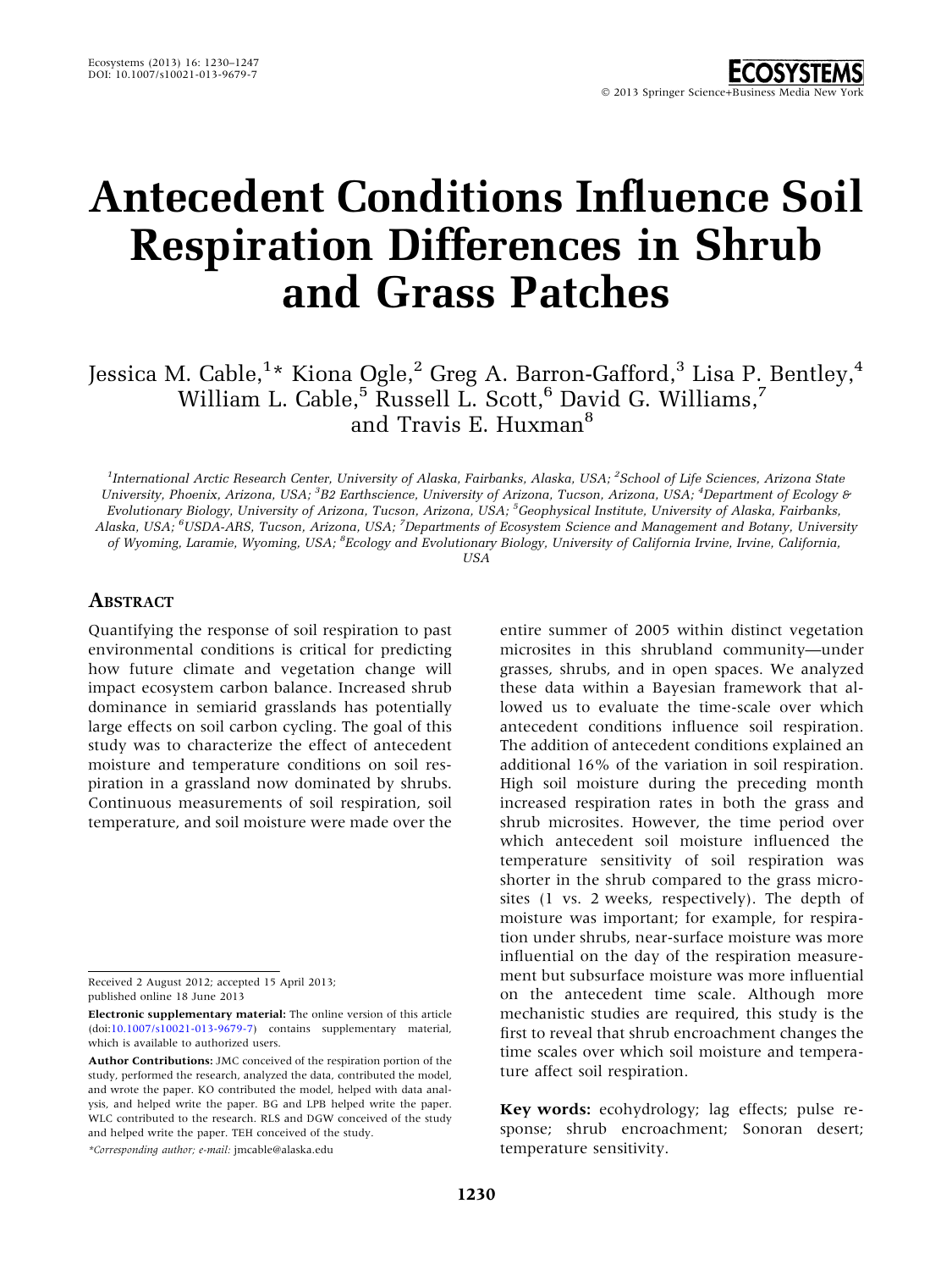# <span id="page-1-0"></span>**INTRODUCTION**

The response of ecosystem processes to variation in environmental conditions is important to understand in light of recent and future changes in vegetation (Archer and others [2001](#page-16-0)) and climate (Christensen and others [2007\)](#page-16-0). Toward understanding the potential impacts of such changes, it is important to quantify how the ecosystem process of interest (for example, soil respiration) responds to variation in antecedent conditions (for example, past soil water and/or temperature). This study explores how changes in vegetation associated with recent shrub encroachment potentially impact soil respiration and its relationship with antecedent drivers in a semiarid shrubland community. Previous studies found that antecedent soil moisture is critical for predicting soil respiration in semiarid ecosystems (Sponseller [2007;](#page-17-0) Cable and others [2008;](#page-16-0) Casals and others [2009](#page-16-0); Ma and others [2012\)](#page-16-0). These studies, however, arbitrarily define the antecedent conditions by choosing a fixed integration period without considering any potential lag effects. We propose that the antecedent conditions and their effects are more complex, and simultaneous estimation of lag times, integration periods, relative importance of past time periods, and antecedent effects will improve our predictive understanding of ecosystem processes such as soil respiration.

Quantification of the antecedent conditions—the relevant past state/values of the driving variable(s) of interest (such as soil water)—involves the integration period and the lag time (Figure 1). The integration period defines the time scale over which the antecedent conditions operate (for example, soil water conditions over the ''past 2 weeks''). The lag time describes the past time over which the driving variable has the greatest influence on the current response of interest (for example, ''4 days ago'', curves 3 and 4, Figure 1). The relationship between the process and the antecedent driver may not always involve a time lag, such that the current conditions dominate the response (curves 1 and 2,



Figure 1. Four primary antecedent responses of soil respiration. Line 1 This is a short duration with no lag time and current conditions are important, which is likely associated with microbial dominated respiration or respiration from surface/near-surface soil layers. Line 2 This is an intermediate duration with no lag time and current conditions are important, which is also mostly associated with microbial respiration and respiration originating from surface and subsurface soil layers. It is possible for shallow roots to have this response as well if they can respond quickly to current moisture/temperature conditions. Line 3 This is an intermediate duration with a short lag time and current conditions are less important. This response is associated with grass root respiration because their roots are found in the subsurface soil layers. Line 4 This is a long duration with a long lag time and current conditions are less important. This response is associated with shrub root respiration because they tend to have deep rooting systems.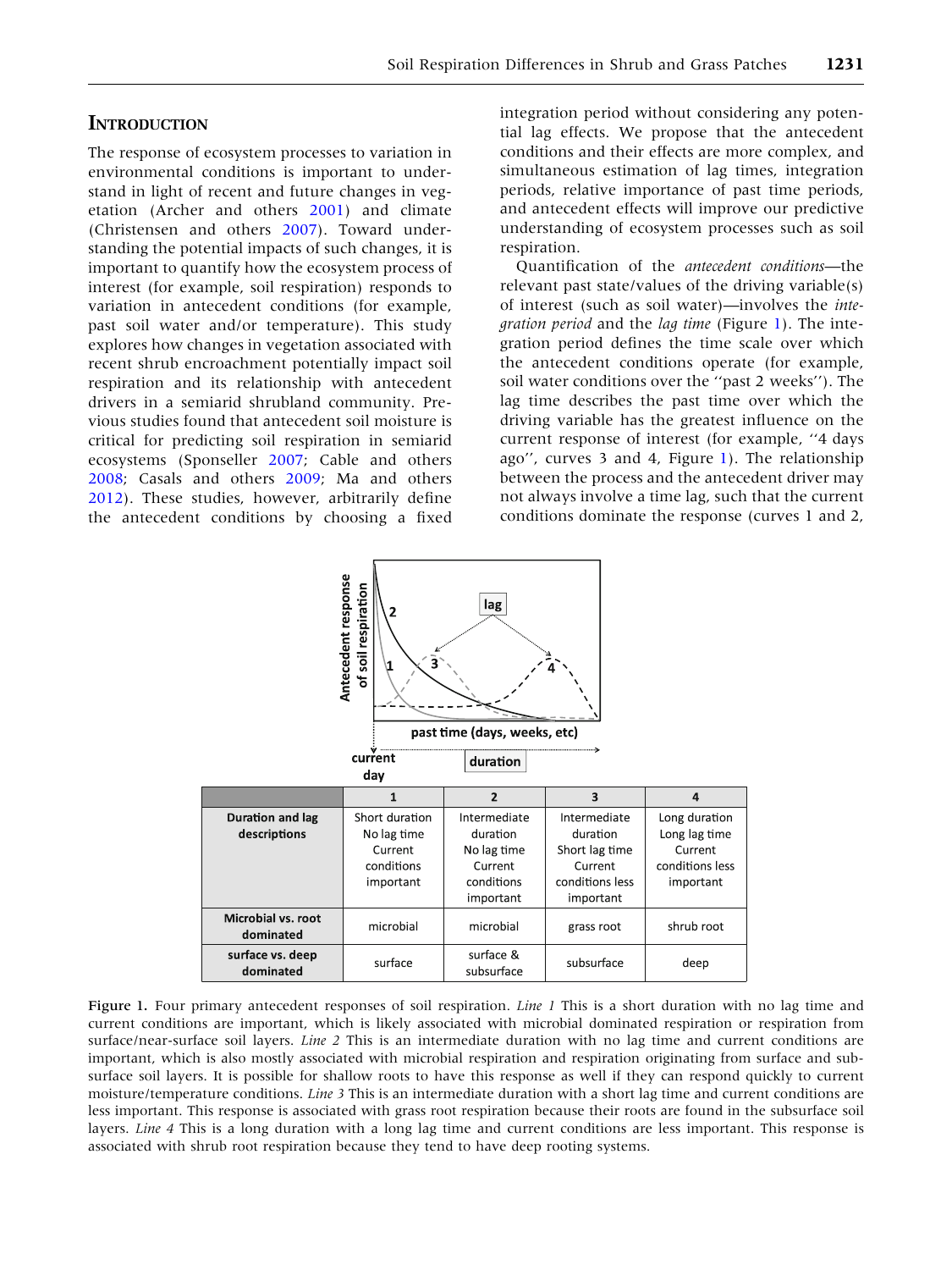Figure [1](#page-1-0)). The integration period and lag time combine to describe the relative importance of past conditions. The antecedent effect describes the direction and degree to which the antecedent conditions impact the process of interest. If an antecedent effect does not exist, then the integration period and lag time are irrelevant.

The response of soil respiration to antecedent conditions should depend on the primary location or depth in the soil where root or microbial activity occurs. The environment of deeper soil layers is less variable than surface layers; for example, it takes longer for soil water to reach deeper layers, but the water is retained longer (Schwinning and Ehleringer [2001](#page-17-0); Schenk and Jackson [2002b\)](#page-17-0). The temperature of deeper soil layers tends to be fairly stable, with small diurnal and seasonal changes, and cool relative to surface layers. In the surface layers, availability of soil water is highly ephemeral due to evaporation, and soil temperatures tend to be more variable, with large daily and seasonal cycles. Deeper soil layers are primarily occupied by plant roots, and shallow surface layers are occupied by both roots and non-rhizosphere associated microbes (Schenk and Jackson [2002a;](#page-17-0) Cable and others [2009\)](#page-16-0).

The relative dominance of roots versus microbes could impact the antecedent response of soil respiration. In addition to being exposed to different environments, roots and microbes tend to respond differently to moisture and temperature, and they have different life spans and acclimation times. The long life span and acclimation time of roots (Palta and Nobel [1989](#page-17-0); Kubiske and others [1998;](#page-16-0) Pavon and Briones [2000;](#page-17-0) Tang and others [2005;](#page-17-0) Zhang and others [2009](#page-17-0)) may lead to a longer integration time and lag period than the short-lived, rapidly acclimating microbes (Luo and others [2001;](#page-16-0) Fierer and Schimel [2003;](#page-16-0) Davidson and Janssens [2006](#page-16-0); Atkin and others [2008](#page-16-0)). Microbial respiration also tends to be more moisture and temperature sensitive than root respiration, with large and rapid responses of microbial respiration to water addition and temperature increases (Qi and others [2002;](#page-17-0) Xu and others [2004](#page-17-0)). Therefore, we hypothesize that respiration from surface soil layers, particularly those dominated by microbes, will have a short integration period and no lag time, so current conditions are more important than antecedent conditions (curve 1, Figure [1\)](#page-1-0). With increases in microbial biomass and organic matter for microbial consumption, we hypothesize a lengthening of the integration period (curve 2, Figure [1](#page-1-0)). Further, we hypothesize that respiration from deeper soil layers, which are dominated by roots, will have a long integration period and a long lag time, with a relatively low importance of environmental conditions on the current day (curves 3 and 4, Figure [1](#page-1-0)). Roots found closer to the surface should have a shorter lag time and integration period (curve 3, Figure [1](#page-1-0)) compared to deeper roots (curve 4, Fig- $ure 1).$  $ure 1).$  $ure 1).$ 

The presence of different plant functional types may affect the antecedent response of soil respiration because of the impact on the depth distribution of soil activity. For example, relative to neighboring grasses, woody plants or shrubs have more belowground biomass (Cox and others [1986](#page-16-0); Schenk and Jackson [2002b](#page-17-0)), particularly in deeper soil layers (Midwood and others [1998](#page-16-0)), and support greater microbial biomass near the surface (Hibbard and others [2001;](#page-16-0) McLain and Martens [2006](#page-16-0); Brantley and Young [2008;](#page-16-0) Cable and others [2009](#page-16-0)). The soil temperature and moisture depth profiles beneath shrubs also differ from those beneath grasses, where the shrub canopies are more effective than grasses at shading the soil and intercepting rainfall. Therefore, soil respiration under shrubs likely originates from both surface and deeper soil layers, and the microbes in the surface layers have a larger organic matter pool to decompose. We hypothesize that the antecedent response of respiration under shrubs will be a qualitative mixture of curves 2 and 4 (Figure [1\)](#page-1-0). Soil respiration under grasses likely originates more from the surface layers where there is a small organic matter pool, so we hypothesize that the antecedent response under grasses will be a qualitative mixture of curves 1 and 3 (Figure [1\)](#page-1-0).

# MATERIALS AND METHODS Field Study

The research site is a semiarid riparian shrubland located on an old alluvial terrace of the San Pedro River Basin in southeastern Arizona, near the town of Sierra Vista (1200 m asl), where mean summer temperature is  $26^{\circ}$ C and mean annual rainfall is 358 mm. Annual rainfall has a bimodal distribution, where 60% falls between June to September (monsoon season) and the remainder falls between December and March (Scott and others [2004\)](#page-17-0). The site is a medium-dense shrub-grass ecosystem with a mix of velvet mesquite (Prosopis velutina) and sacaton bunchgrass (Sporobolus wrightii) (Scott and others [2006](#page-17-0)). The relative covers of each major microsite type are: small to medium-sized (up to 1 m tall) mesquite (30%), large-sized (1–4.5 m tall) mesquite (20%), sacaton bunchgrass (22%), open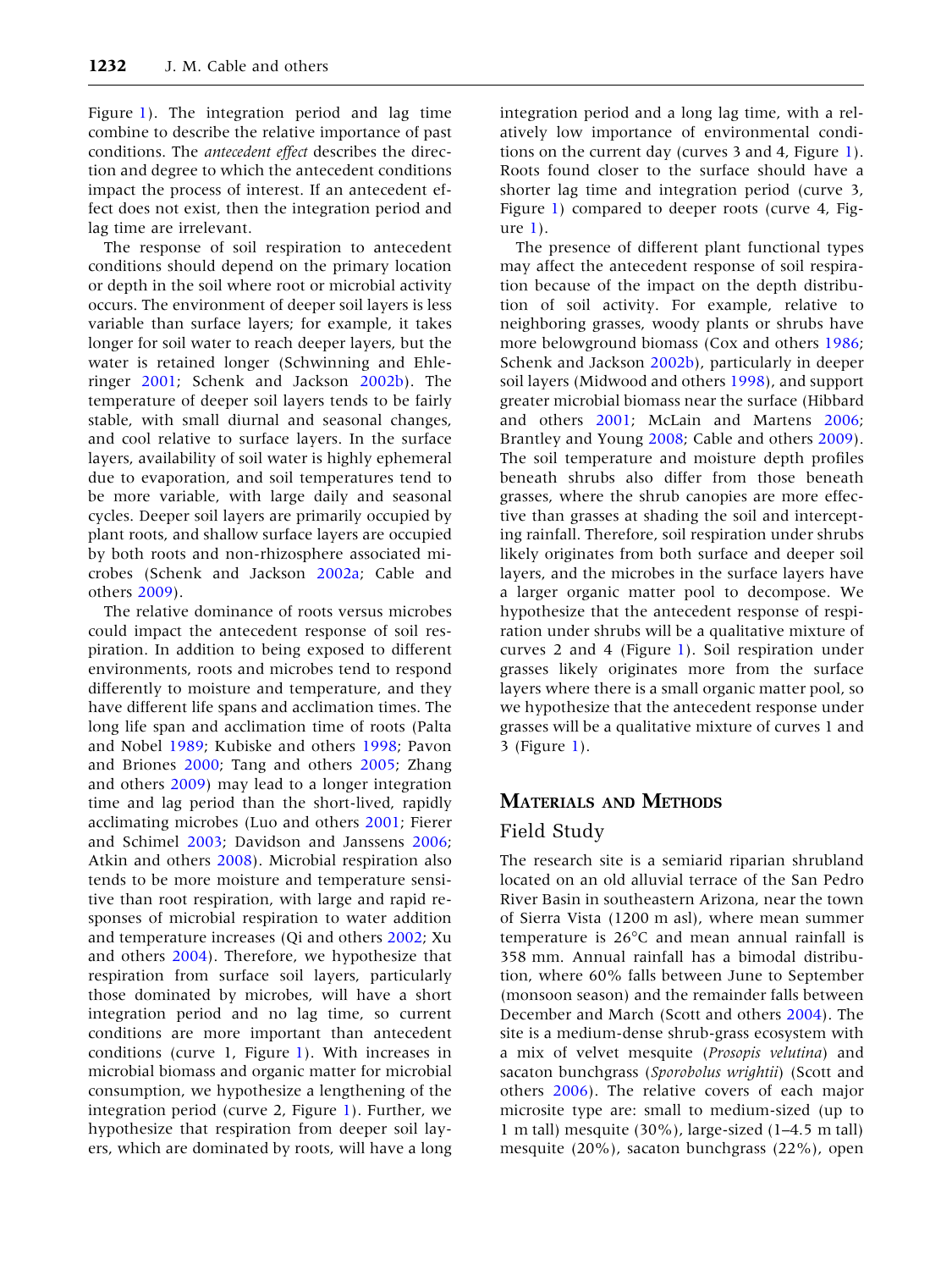<span id="page-3-0"></span>ground with litter (11%), open ground without litter (11%), and other types of ground cover (5%). From DOY 170 to 290 in 2005, continuous measurements of soil respiration, soil moisture, and soil temperature were made beneath two large-sized mesquite  $(>3$  m tall), two bunchgrasses, and in two open spaces devoid of surface litter for a total of six measurement locations.

Soil respiration collars (PVC, 25.4 cm diameter) placed to 5 cm depth were installed in six locations (two replicates each under grasses, in open space, and under shrubs). Automated respiration measurements were made using clear acrylic domes attached to each collar. Opening and closing of the domes over the collar were actuated using a pneumatic cylinder controlled by a datalogger (CR10X, Campbell Scientific, Inc, Logan, UT). Each chamber was fitted with 2.5 mm wide, 25 mm-long capillary tubing vented to the atmosphere to relieve pressure differentials (Hutchinson and Mosier [1981;](#page-16-0) Davidson and others [2002](#page-16-0)). A small 4.5-V microfan provided minor mixing of air within the chamber, and a thermocouple was installed to measure chamber temperature while the lid was closed. A 5-min measurement procedure was triggered every 30 min for each collar. The procedure began with the lid closing slowly, which created a closed loop system wherein chamber air was circulated with a pump, through a gas analyzer (LI-6262,  $CO<sub>2</sub>$  and H2O analyzer, LiCOR Inc., Lincoln, NE, USA). A low flow rate  $(0.8 \text{ l min}^{-1})$  was used to minimize disturbance to the soil boundary layer.  $CO<sub>2</sub>$  concentrations increased in the chamber over the 5-min period, and the first 30 s (nonsteady-state period) of data were discarded. Given the low flux rates in this system, the build-up of  $CO<sub>2</sub>$  in the chamber over this period of time was always linear. The  $CO<sub>2</sub>$  concentration data were converted to flux density  $(FCO<sub>2</sub>)$ ;  $\mu$ mol m<sup>-2</sup> s<sup>-1</sup>) with the following equation:

$$
\text{FCO}_2 = \frac{\text{d}C}{\text{d}t} \cdot \frac{\left(10 \cdot V \cdot Po \cdot \left(1 - \frac{W_0}{100}\right)\right)}{\left(R \cdot S \cdot \left(T_0 + 273.15\right)\right)},
$$

where  $\frac{dC}{dt}$  is the slope of  $[CO_2]$  with time (sec), V is the chamber volume  $(cm^3)$ , Po is the initial pressure  $(kPa)$ , Wo is the initial water vapor mole fraction (mmol mol<sup>-1</sup>), *R* is the universal gas constant, *To* is the initial air temperature  $(^{\circ}C)$ , and S is the soil surface area  $\text{(cm}^2\text{)}$  (Pearcy and others [1990](#page-17-0); LI-COR [2010](#page-16-0)). Daily-integrated soil respiration was computed by assuming that each flux measurement was representative of its corresponding 30 min period, and summing the 30-min fluxes over each 24-h period.

Within 5 cm of each chamber, soil moisture probes (% volume, ECH<sub>2</sub>O probes, Decagon Devices, Inc., Pullman, WA; probes were calibrated in the lab for the soils at the field site) were installed at two depths (1–4 and 6–16 cm), and soil thermocouples were installed at 2.5 and 11 cm to record temperature  $(^{\circ}C)$ . Hereafter, we will refer to the two depths as ''surface'' and ''subsurface''. Precipitation data were collected with a tipping bucket rain gauge (TE525, Texas Electronics), and other basic meteorological data (air temperature, relative humidity, PAR, and so on) were collected on a nearby (<20 m away) eddy covariance tower described elsewhere (Scott and others [2006\)](#page-17-0).

#### DATA ANALYSIS

We took an approach similar to Cable and others ([2011\)](#page-16-0) to analyze the daily integrated soil respiration data, but the model herein explicitly quantifies antecedent moisture and temperature and their effects on the magnitude and the temperature sensitivity of daily respiration. We apply the model to learn how the antecedent conditions and their effects differ between microsite types. We assumed that roots of both functional types (grass and shrub) can extend into open space soils. Thus, we explicitly model soil respiration for each vegetated microsite type, and we model soil respiration in the open space as a mixture of the predicted respiration dynamics in the grass and shrub microsites. This approach serves to significantly reduce the number of model parameters compared to an approach that explicitly models the open space independent of the vegetated microsites (we tried this parameterrich version, but the increase in model fit  $(R^2)$  was less than 1%). The mixture approach also allowed us to quantify the relative importance of grasses and shrubs for understanding soil respiration responses on a landscape scale. We describe the important elements of our model below; see Table [1](#page-4-0) for a list of the model parameters.

We defined the likelihood of the observed daily soil respiration ( $R^{\text{obs}}$ ; mmol m<sup>-2</sup> day<sup>-1</sup>) by assuming that  $R^{obs}$  is log-normally distributed such that for day  $i$  ( $i = 1, 2, ..., 120$ ) and collar  $c$  ( $c = 1, 2, ..., 6$ ):

$$
\ln(R_{i,c}^{\text{obs}}) \sim \text{Normal}(\mu \text{LR}_{i,c}, \sigma^2)
$$
 (1)

 $\mu$ LR is the mean (or predicted) log soil respiration rate and  $\sigma^2$  describes the observation variance. The model for µLR is based on an Arrhenius-type function described by Lloyd and Taylor [\(1994](#page-16-0)) as modified in Cable and others [\(2011\)](#page-16-0). Thus, for each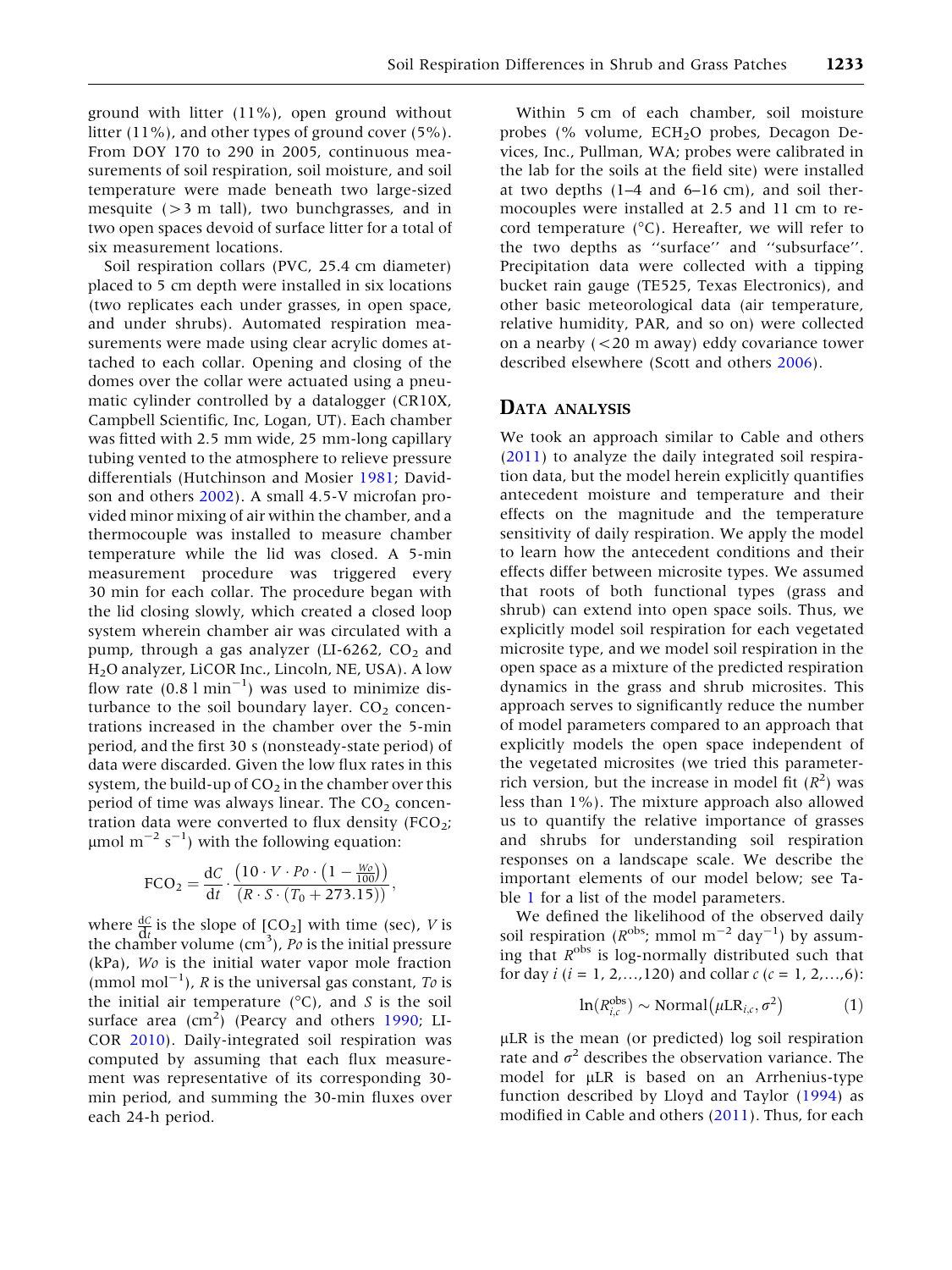| Parameter      | Description                                                                                  | Equations      |  |  |  |  |  |  |
|----------------|----------------------------------------------------------------------------------------------|----------------|--|--|--|--|--|--|
| $\mu$ LR       | Predicted log respiration rates, daily integrated scale (mmol $m^{-2} d^{-1}$ )              |                |  |  |  |  |  |  |
| τ              | Precision for the respiration data                                                           | 1, 2, 3        |  |  |  |  |  |  |
| LRb            | Log respiration base rate (Rb) at 25°C (mmol m <sup>-2</sup> d <sup>-1</sup> )               | 2, 5           |  |  |  |  |  |  |
| Eo             | Energy of activation and temperature sensitivity of $Rb$ (K)                                 | 2, 5           |  |  |  |  |  |  |
| $Q^{10}$       | Temperature sensitivity of soil respiration calculated from Eo                               |                |  |  |  |  |  |  |
| To             | Temperature sensitivity (K)                                                                  | $\overline{2}$ |  |  |  |  |  |  |
| $a_1$          | Base respiration rate under average soil moisture and VPD conditions (mmol $m^{-2} d^{-1}$ ) | 5              |  |  |  |  |  |  |
| a <sub>2</sub> | Current soil moisture effect                                                                 | 5              |  |  |  |  |  |  |
| $a_3$          | Antecedent soil moisture effect                                                              | 5              |  |  |  |  |  |  |
| $a_4$          | Antecedent soil temperature effect                                                           | 5              |  |  |  |  |  |  |
| a <sub>5</sub> | VPD effect                                                                                   | 5              |  |  |  |  |  |  |
| a <sub>6</sub> | Current and antecedent moisture interaction effect                                           | 5              |  |  |  |  |  |  |
| b <sub>1</sub> | Base energy of activation under average soil moisture conditions (K)                         | 5              |  |  |  |  |  |  |
| b <sub>2</sub> | Current soil moisture effect                                                                 | 5              |  |  |  |  |  |  |
| $b_3$          | Antecedent soil moisture effect                                                              | 5              |  |  |  |  |  |  |
| $b_4$          | Current and antecedent moisture interaction effect                                           | 5              |  |  |  |  |  |  |
|                | mixture weight for the relative contribution of grass vs. shrub respiration                  | 3              |  |  |  |  |  |  |
| $\mathcal{P}$  | Mixture weight of surface vs. deep conditions. A different $p$ was used for                  | 4              |  |  |  |  |  |  |
|                | soil temperature (current and antecedent) and soil moisture                                  |                |  |  |  |  |  |  |
|                | (current and antecedent). For VPD, this is the mixture                                       |                |  |  |  |  |  |  |
|                | weight of average daytime VPD vs. average night and day VPD                                  |                |  |  |  |  |  |  |
| W              | Daily and weekly memory weights                                                              | 6              |  |  |  |  |  |  |
| $\epsilon_i$   | Daily random effects                                                                         | 8              |  |  |  |  |  |  |

<span id="page-4-0"></span>Table 1. Parameters Associated with Model Parts Found in Equations 1-[9](#page-6-0)

collar c associated with a vegetated microsite  $(m =$  mesquite or grass):

$$
\mu \text{LR}_{i,c} = \ln(Rb_{i,c}) + Eo_{i,c} \left( \frac{1}{298.15 - To_m} - \frac{1}{(\bar{T}_{i,c} + 273.15) - To_m} \right) (2)
$$

where  $Rb$  is the "base" respiration rate at 25°C, Eo (Kelvin) is analogous to an energy of activation term,  $To$  (K) is a microsite-specific temperature sensitivity parameter, and  $T$  is the "average" soil temperature  $(^{\circ}C)$  as described in equation (4). As noted above, we assume that the respiration response in the open space is a mixture of the grass and mesquite respiration responses, such that for each collar  $c$  associated with an open microsite:

$$
\mu \text{LR}_{i,c} = f \cdot \mu \text{LR}_{i,c,\text{grass}} + (1 - f) \cdot \mu \text{LR}_{i,c,\text{mesquite}} \quad (3)
$$

where f and  $(1-f)$  describe the relative contribution of grass and mesquite, respectively, respiration to open space respiration. The notation on the right,  $\mu$ LR<sub>*i.c.m*</sub> for *m* = grass or mesquite, indicates that the function in equation  $(2)$  is evaluated at the environmental data associated with each open space collar  $c$ , but the grass and mesquite respirationrelated terms ( $Rb$ ,  $Eo$ , and  $To$ ) are used in equation  $(2).$ 

In equation  $(2)$ ,  $\mu$ LR is described as a function of soil temperature  $(T)$ , and the slope (first derivative) of this function reflects the sensitivity of  $R$  to changes in T. The slope depends on Eo and To, and we specifically focus on Eo as an index of the microsite-specific temperature sensitivity of R, where larger values of Eo indicate greater sensitivity (steeper slope). In equation (2),  $\bar{T}$  represents the weighted average of T measured at two depths; the weights p and  $(1-p)$  describe the relative importance of T measured at 2.5 and 11 cm, respectively, and a value of  $p$  close to 1 indicates that soil respiration is more strongly coupled to surface compared to subsurface temperature. Thus, for day i, collar c, depth  $z$  ( $z = 1$  for 2.5 cm,  $z = 2$  for 11 cm), and microsite  $m$  associated with  $c$ :

$$
\bar{T}_{i,c} = p_m \cdot T_{i,c,z=2.5 \text{ cm}} + (1 - p_m) \cdot T_{i,c,z=11 \text{ cm}} \qquad (4)
$$

We allow p to vary by  $m$  (for  $m =$  grass, mesquite, or open) because the microsites may differ in the relative importance of each depth given potential differences in the depth-distributions of roots and microbes (Cable and others  $2009$ ). Note that  $p$  is an estimated parameter, and the R data will inform the relative importance of each depth.

We extend the original Lloyd and Taylor [\(1994](#page-16-0)) function by modeling the base rate  $(Rb)$  and temperature sensitivity  $(Eo)$  as a function of antecedent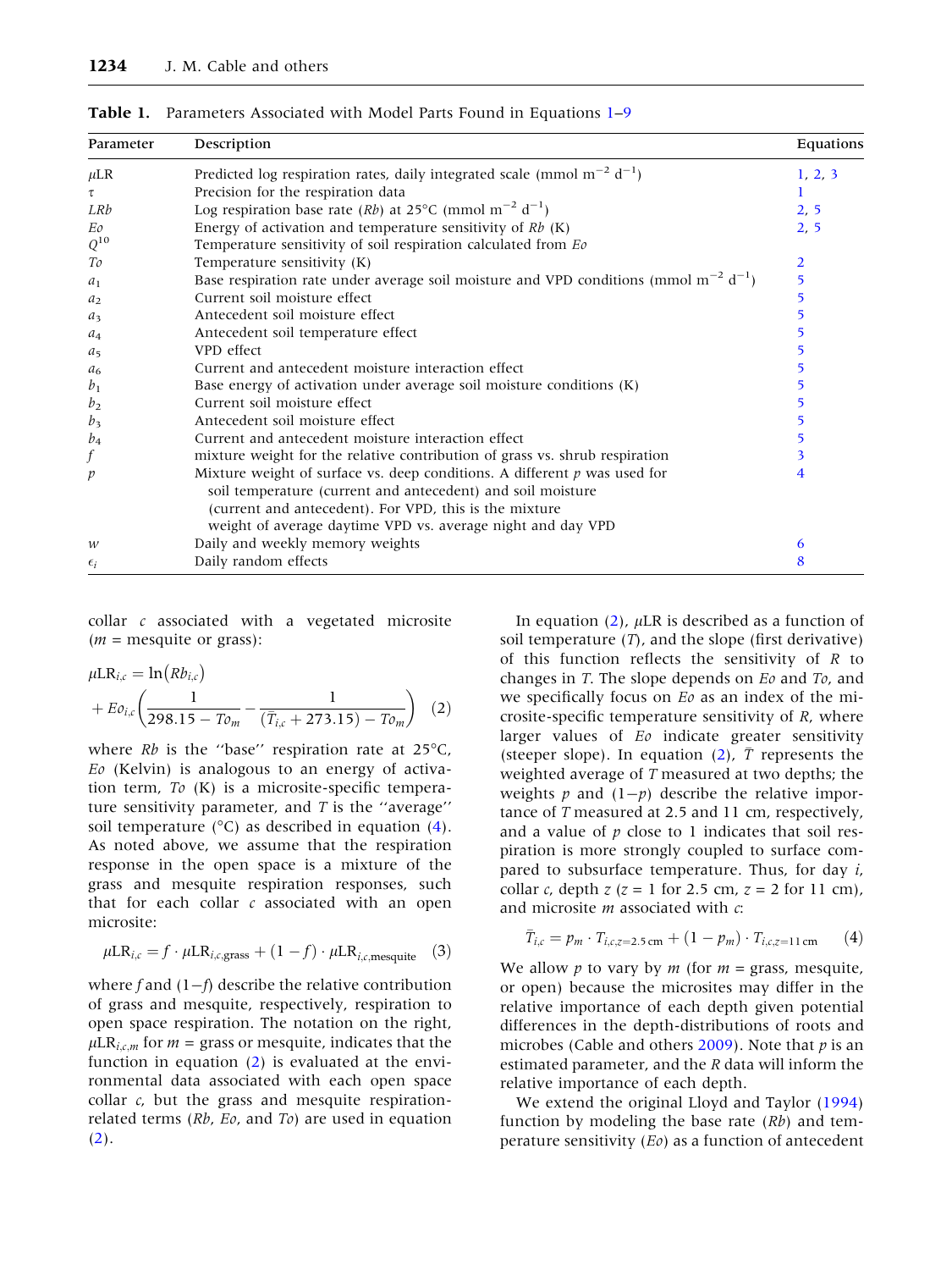<span id="page-5-0"></span>and current soil water content (AntW and W, respectively) and antecedent soil temperature  $(AntT)$  (Cable and others [2008\)](#page-16-0). We also include an effect of vapor pressure deficit (VPD) on Rb to implicitly account for potential aboveground controls on R (Ekblad and others [2005;](#page-16-0) Carbone and others [2008\)](#page-16-0):

$$
log(Rb_{i,c}) = a_{1m} + a_{2m} \cdot W_{i,c} + a_{3m} \cdot AntW_{i,c} + a_{4m} \cdot AntT_{i,c} + a_{5m}i + a_{6m} (W_{i,c} \cdot AntW_{i,c})
$$
 (5)  

$$
Eo_{i,c} = b_{1m} + b_{2m} \cdot AntT_{i,c} + b_{3m}i, c + b_{4m} AntW_{i,c} + b_{5m} \cdot (W_{i,c} \cdot AntW_{i,c})
$$

The microsite-specific parameters  $a$  and  $b$  are only allowed to differ between grass and mesquite. Recall that open space is mixture of the two vegetated microsites such that equation (5) is evaluated at the environmental conditions corresponding to each open space collar, but the grass and shrub a and  $b$  parameters are used according to equation ([3](#page-4-0)). The  $a_1$  and  $b_1$  parameters represent the microsite-specific base rate and temperature sensitivity, respectively, under average moisture, antecedent moisture, antecedent temperature, and VPD (Rb model only) conditions. That is, W, AntW, AntT, and VPD are mean-centered, wherein the mean for each variable, across all days and microsites, was subtracted from each original observed value. The parameters  $a_2-a_6$  and  $b_2-b_5$  describe the main effects of the corresponding environmental driver (that is, *W*, *AntW*, *AntT*, VPD), and  $a_6$  and  $b_5$ describe the current (W) and antecedent soil water (*AntW*) interaction effects. Because  $Q_{10}$  values are typically reported in the literature to describe the temperature sensitivity of respiration, we calculated the  $Q_{10}$  to simplify comparisons with other ecosystems, where:

$$
Q_{10_{i,c}} = e^{E o_{i,c} \left( \frac{1}{\overline{\tau}_{i,c} - 5 - \tau_{om}} - \frac{1}{\overline{\tau}_{i,c} + 5 - \tau_{om}}} \right)}
$$
(6)

Similar to soil temperature, W, AntW, and AntT represent weighted averages of soil moisture and temperature at two depths (surface vs. subsurface), and VPD is a weighted average of the maximum daytime and daytime average VPD. For each variable, there is a mixture weight  $(p)$  that describes the importance of the surface conditions (or maximum VPD), and  $1-p$  is the importance of the subsurface layers (or average VPD). For each variable, p varies by microsite (grass, shrub, or open), and the mixture is computed analogous to equation ([4](#page-4-0)). We allow the open space to have independent

 $p$ 's (not a mixture of shrub and grass) because the depth of roots and microbes may differ between grass, mesquite, and open microsites, potentially leading to a difference in the importance of the depth of soil moisture and temperature.

We assumed that temperature operates and affects respiration on a faster time scale (daily) than soil water (weekly), and thus we computed AntT over past days and AntW over past weeks. For example, AntW is modeled as a weighted average of past soil water conditions, such that the antecedent conditions associated with day i, collar  $c$ , microsite  $m$ , and depth  $z$  (that is, shallow vs. subsurface) are:

$$
AntW_{i,c,z} = \sum_{k=1}^{N \text{ weeks}} w_{k,m} \cdot \bar{W}_{i,k,c,z}
$$
 (7)

We summed over the past N weeks, where  $k = 1$  is the "current" week, which goes from day  $i-6$  to day  $i$ ; by trial and error, we set *Nweeks* = 10, which was sufficiently long to capture the integration time and lags associated with the different microsites. Because we summed with respect to weeks,  $\bar{W}_{i,k,c,z}$  is the weekly mean soil water averaged over days  $i-7$  k + 1 to  $i-7$  k + 7. The importance of soil water experienced different weeks into the past is given by the weights, w. We assigned Dirichlet priors to the microsite-specific vector of w's to obey the constraints  $0 \leq w_{k,m} \leq 1$  and  $\sum_{k=1}^{N} w_{k,m} = 1$ . Ant $T_{i,c,z}$  is computed similarly to equation (7), except we summed the product of daily weights and daily temperature  $(T_{i,c,z})$  from the current day to the 6 days ago ( $N days = 7$ ). Following equation ([4](#page-4-0)), *AntW<sub>i,c</sub>* and *AntT<sub>i,c</sub>* in equation (5) are computed as weighted averages of the surface  $(AntW_{i,c,1})$  and Ant $T_{i,c,1}$ ) and subsurface (Ant $W_{i,c,2}$  and Ant $T_{i,c,2}$ ) antecedent values.

The above equations essentially describe a multilevel nonlinear regression model (for example, Gelman and Hill [2006\)](#page-16-0), which we implemented in a Bayesian framework. Thus, we specified independent and relatively noninformative (diffuse) priors for all unknown parameters. Normal densities with large variances were used for  $a_1-a_6$  and  $b_2-b_5$ ; a uniform distribution on the interval (0,1) was used for  $f$  and the  $p$ 's associated with each variable (W, AntW, T, AntT, VPD); wide uniform densities were used for the standard deviation  $(\sigma)$ . Lloyd and Taylor [\(1994](#page-16-0)) suggest that  $E_0$  and  $T_0$  are relatively conserved across a variety of ecosystem types. Thus, we used semi-informative normal distribution priors for To and  $b_1$  ("base" Eo) with means given by the Lloyd and Taylor ([1994\)](#page-16-0) estimates (227.13 and 308.56 K, respectively) and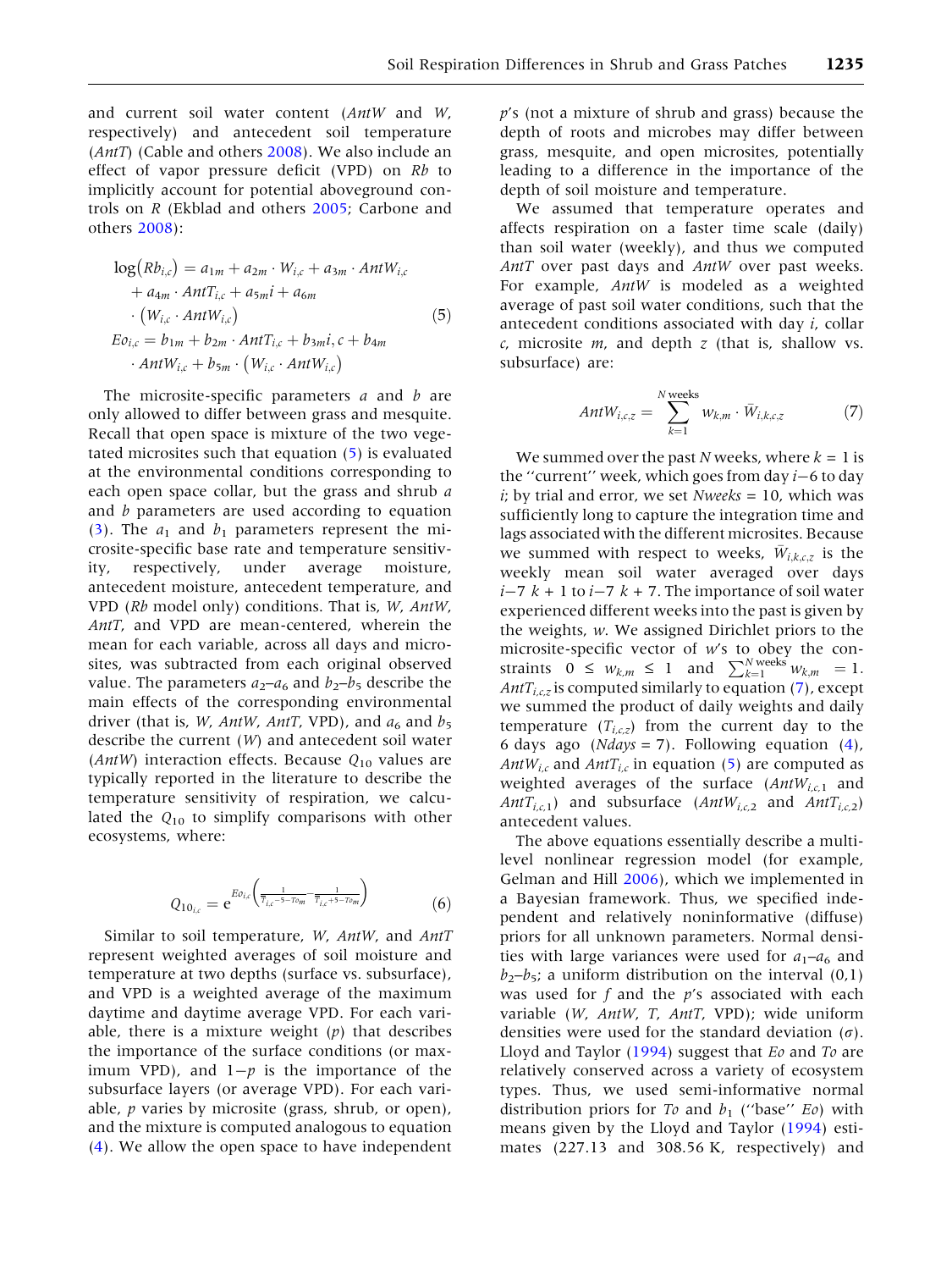<span id="page-6-0"></span>relatively large variances (1,000) (Cable and others  $2011$ ). As required, we restricted To to occur between 0 and 285 K (285 K is slightly lower than the minimum measured  $T$ ).

We evaluated three additional versions of the model, and we refer to the above model as the final model. We compare this final model to: (1) a *simple* model that does not include antecedent effects, and the open microsite is assigned its own parameters; (2) a random effects model that implements the same assumptions as the simple model, but that incorporates day random effects; and (3) an antecedent microsites model which is the same as the final model, but this parameter-rich version allows for the open microsite to have its own parameters such that open space is not modeled as a mixture of the vegetated microsites. Previous work found substantial temporal variation in respiration, even after accounting for time varying environmental drivers (Cable and others [2008](#page-16-0)); thus, comparison of the simple model and the random effects model quantifies the potential importance of residual daily variation, and comparison of the final model and the random effects model lends insight into how much of the residual daily variation in R can be attributed to antecedent effects. Comparison of the final model and the antecedent microsites model quantifies how well the mixing model approach works for describing respiration in open spaces. For the simple and the day random effects models, equation [\(5\)](#page-5-0) becomes:

$$
log(Rb_{i,c}) = a_{1m} + a_{2m} \cdot W_{i,c} + a_{5m} \cdot VPD_i
$$
  
\n
$$
Eo_{i,c} = b_{1m} + b_{3m}i, c
$$
 (8)

For the random effects model, we also incorporated day random effects  $(\epsilon)$  by modifying equation ([2](#page-4-0)):

$$
\mu LR_{i,c} = \ln(Rb_{i,c})
$$
  
+  $Eo_{i,c} \left( \frac{1}{298.15 - To_m} - \frac{1}{(T_{i,c} + 273.15) - To_m} \right) + \varepsilon_i$  (9)

The  $\epsilon_i$  are modeled as coming from a normal distribution with mean zero and an unknown variance term that is estimated. For the antecedent microsites model, we do not employ equation ([3](#page-4-0)); we allow To and the  $a$ 's and  $b$ 's in equation [\(5\)](#page-5-0) to vary by all three microsites.

The seasonal dynamics of Rb and  $Q_{10}$  were predicted using the parameter estimates associated with the final model and the daily environmental data. That is, we computed Rb and  $Q_{10}$  based on equations  $(2)$ ,  $(5)$ , and  $(6)$  for each day *i* given the posterior results for  $a$  and  $b$ , the predicted daily VPD, and the predicted microsite-level daily means for W, antW, and antT.

All models were programmed in the Bayesian statistical software package WinBUGS (Spiegelhalter and others [2002\)](#page-17-0). For each model, we ran three parallel Markov chain Monte Carlo (MCMC) chains for approximately 10,000 iterations, and we used the built-in Brooks–Gelman–Rubin (BGR) diagnostic tool to evaluate convergence of the chains to the posterior distribution (Brooks and Gelman [1998](#page-16-0); Gelman [2004b\)](#page-16-0). We discarded the first 4,000 burn-in samples, yielding an independent sample of greater than 5,000 values for each parameter from the joint posterior distribution (see for example, Gelman [2004a](#page-16-0), [b](#page-16-0); Gamerman and Hedibert [2006\)](#page-16-0). We present the posterior mean and 95% credible interval (95% CI, defined by the 2.5th and 97.5th percentiles of the posterior distribution) for each parameter of interest.

We compared models using two different approaches. First, the four models were compared by using equation ([2](#page-4-0)) to generate replicated data associated with each observation of soil respiration (Gelman [2004b](#page-16-0)), which produced predictive distributions for each respiration observation in the dataset, for each model. A model that fits the data perfectly would yield observed respiration data versus predicted (replicated) data that fall exactly along the 1:1 line. The  $R^2$  value from a regression of the observed versus predicted data serves as an informal index of model fit, but it does not account for differences in model complexity between the models. Thus, we also computed the posterior predictive loss (D), which is the sum of a goodness of fit term (G) plus a model complexity (penalty) term (P) (Gelfand and Ghosh [1998\)](#page-16-0). The model with the lower D is preferred, which can be due to a better model fit (low G value) and/or lower model complexity (low P value).

## **RESULTS**

#### Data Description

The summer rainy period (monsoon) of 2005 spanned DOY 200 to 255, and during this time, VPD and air temperature declined (Figure [2](#page-7-0)). During the onset of the monsoon, soil respiration increased nearly 9-, 3-, and 2-fold for the shrub, grass, and open microsites, respectively (Figure [3A](#page-7-0)). During this time, soil moisture content (% v/v) also increased from zero to about 7, 10, and 17% in open, grass, and shrub microsites, respectively (Figure [3](#page-7-0)D, E). In all three microsites, soil temperature at both depths decreased by about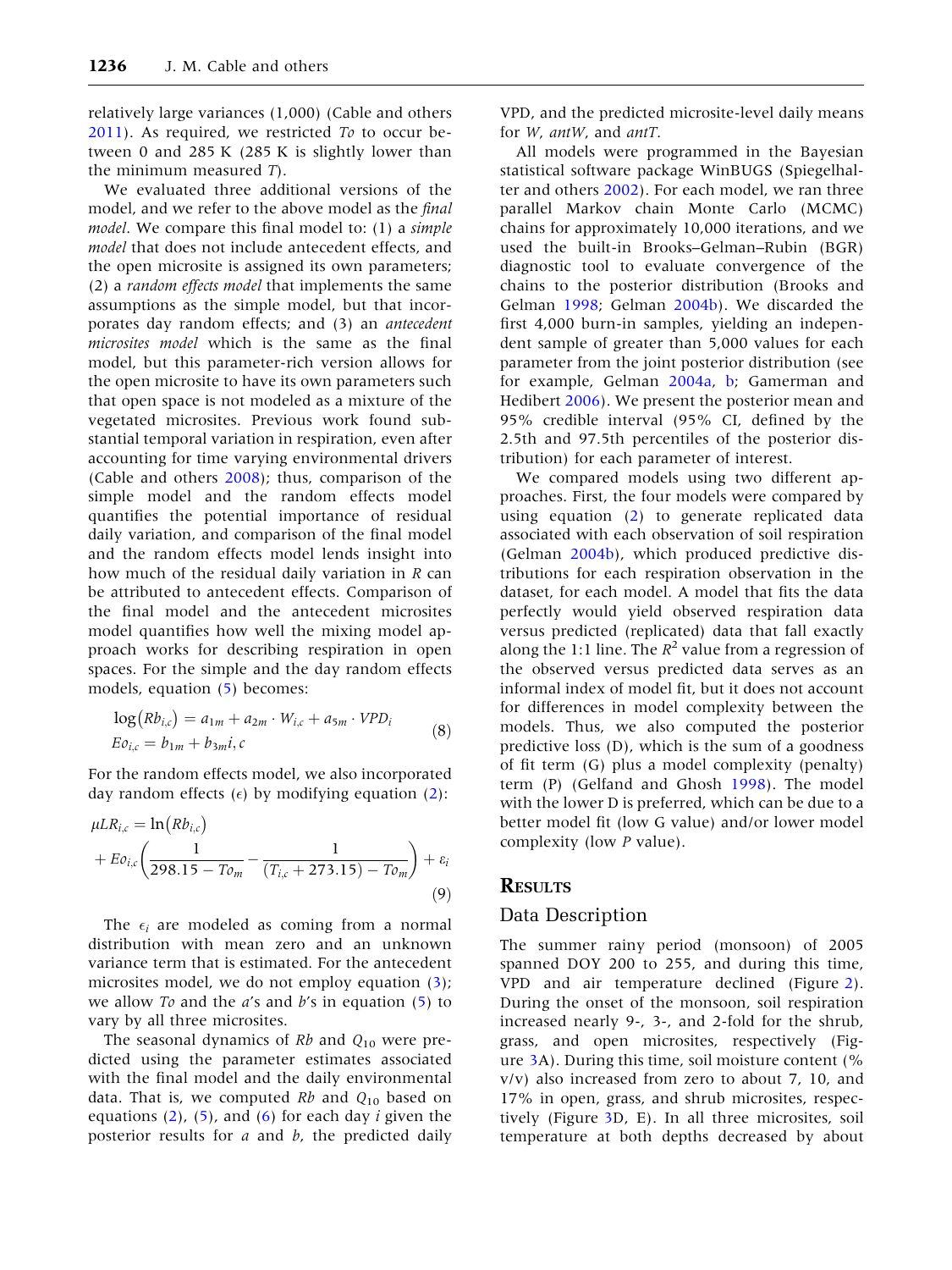<span id="page-7-0"></span>

Figure 2. Climate characteristics for the research site during the summer of 2005: A total daily precipitation (mm  $d^{-1}$ ), **B** average daytime and maximum VPD (kPa), and C average daytime and average 24 h air temperature  $(^{\circ}C)$ .

 $10^{\circ}$ C after the onset to the middle of the monsoon, when the soil was coolest (Figure 3B, C).

# MODEL RESULTS

# Model Evaluation

Compared to the simple model, incorporation of day random effects improved the model fit (simple model  $R^2 = 0.71$  vs. random effects model  $R^2 =$ 0.93; Figure [4A](#page-8-0) vs. B). Thus, 22% of the variation in soil respiration can be explained by residual daily random effects. The final model ( $R^2 = 0.87$ ) fit the respiration data better than the simple model, but did not fit as well as the day random effects model. However, the final model was able to explain about two-thirds of the residual daily variation. The final model and the antecedent microsites model fit the data equally well ( $R^2 = 0.87$  for both models; Figure [4C](#page-8-0) vs. D). That is, the increased complexity (that is, due to addition of open space parameters)



Figure 3. Soil respiration and soil environmental characteristics associated with each respiration chamber in each microsite during the growing season of 2005: A daily integrated soil respiration (mmol  $m^{-2} d^{-1}$ ), daily average soil temperature ( $^{\circ}$ C) measured at **B** 2.5 cm, and C 11 cm, and daily average soil moisture (%) measured from  $D$  1–4 cm, and  $E$  6–16 cm.

of the antecedent microsites model did not result in an improved ability to predict respiration across all microsites. The posterior predictive loss (D) for the simple model was much larger than the D for the final model (130.8 vs. 63.8, respectively). The lower D value for the final model is attributed both lower G ( $G = 29.0$  vs. 63.9, for the final vs. simple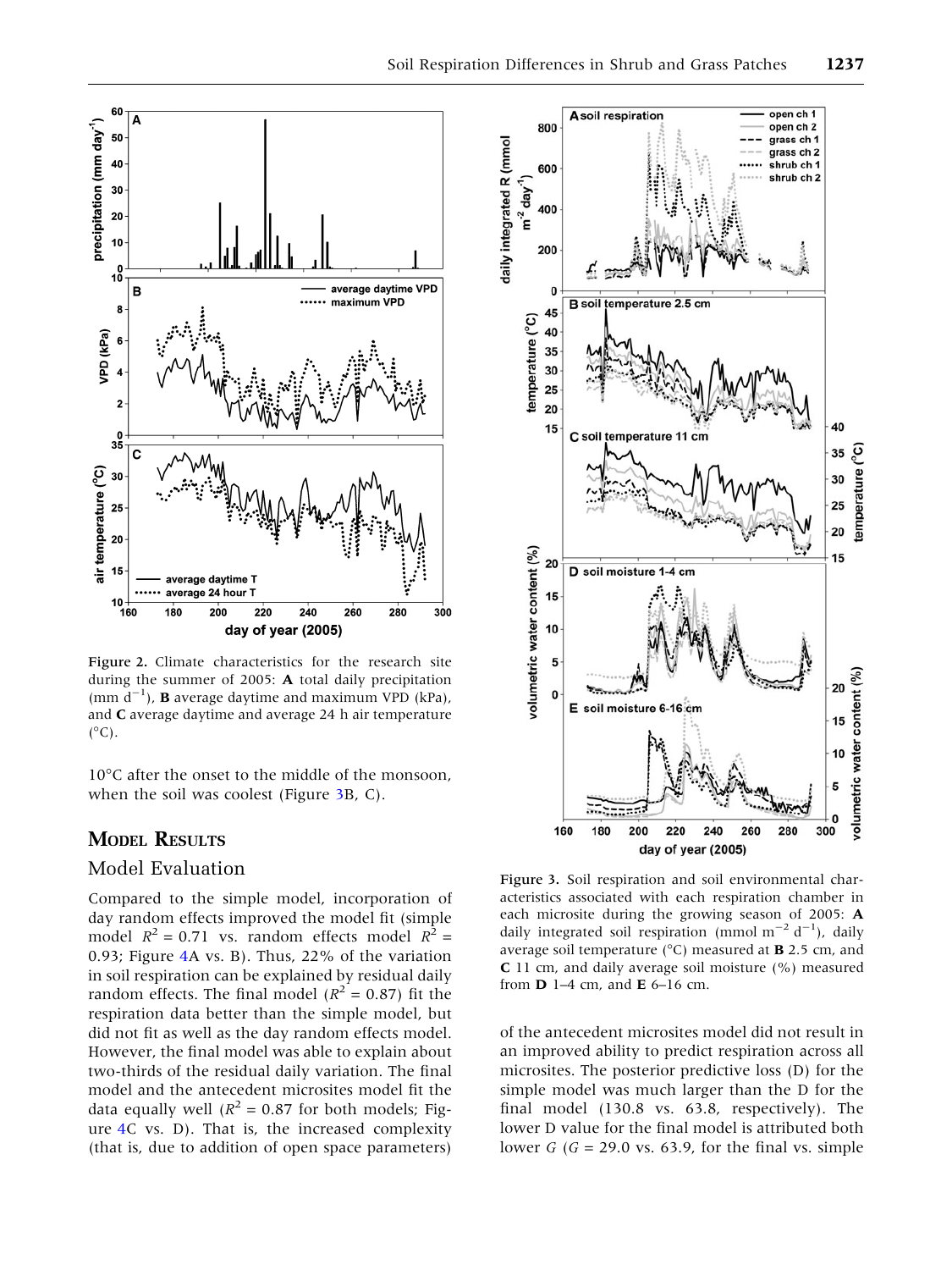<span id="page-8-0"></span>

Figure 4. Comparison of predicted (posterior mean of predicted respiration) versus observed natural log respiration rates  $(R)$  from four models. The gray line in each panel is the 1:1 line.  $A-C$  are models in which the parameters for the open space respiration model are modeled as a mixture of grass and shrub microsites. Specifically, A the simple model without daily random effects or antecedent effects, **B** the model with daily random effects but no antecedent effects, **C** the final model that incorporates antecedent effects, but no daily random effects, and **D** the model that modifies the final model by assigning open space its own respiration parameters.

model, respectively) and a lower penalty term  $(P = 34.8 \text{ vs. } 66.9, \text{ for the final vs. simple model},$ respectively). Thus, the final model is characterized by a better goodness-of-fit and is it not over-fitting the data.

Hereafter, all model results are reported for the final model, which incorporates antecedent effects and treats open microsite respiration as a mixture of grass and shrub microsites (equations [1–](#page-3-0)[6](#page-5-0), Figure 4C). Similarly, we focus on the grass and shrub microsite results because the open microsite results are essentially the same as the grass microsite. That is, respiration in the open space was more reflective of the grass than the mesquite microsites because  $f$ in equation ([3](#page-4-0)) is closer to 1 than 0 ( $f = 0.87$  [0.72, 0.99]). The only results we report for the open microsites are the importance of depth of moisture and temperature, as these were modeled as independent parameters for all three microsites.

# Response of Respiration to Antecedent and Current Soil Moisture

Recall that  $Rb$  is the respiration rate at 25 $\degree$ C, which is the average field soil temperature measured during the study period. With respect to Rb, the

effects of current (W) and antecedent (antW) soil water conditions were consistent between the two vegetated microsites (Figure [5](#page-9-0)A). For respiration under both grasses and shrubs, there was a significant positive effect of *W* ( $a_2 > 0$  $a_2 > 0$  $a_2 > 0$ ; Table 2) indicating that wet current conditions are associated with high Rb. Conversely, there was a significant negative effect of antW ( $a_3 < 0$ ; Table [2\)](#page-10-0), indicating that wet antecedent conditions may actually reduce Rb; however, the significant negative interaction effect ( $a_6 < 0$ ; Table [2](#page-10-0)) implies that both wet current and wet antecedent conditions enhance Rb.

The effects of  $W$  and  $antW$  on the temperature sensitivity of respiration  $(E_0)$  showed a less consistent pattern between the shrub and grass microsites (Figure [5](#page-9-0)B). For example, in contrast to the Rb response, wet antecedent conditions enhanced the Eo of respiration in shrub microsites ( $b_3 > 0$  for shrub; Table [2\)](#page-10-0) but not in grass microsites ( $b_3 \approx 0$ for grass; Table  $2$ ). Also in contrast to the Rb response, *W* generally had a negative effect on  $E_0$ such that wet current conditions decreased Eo, but this effect was only statistically significant in the shrub microsite ( $b_5 < 0$ ; Table [2\)](#page-10-0). Similar to the Rb response, there was a significant positive interactive effect of W and antW on Eo in both microsites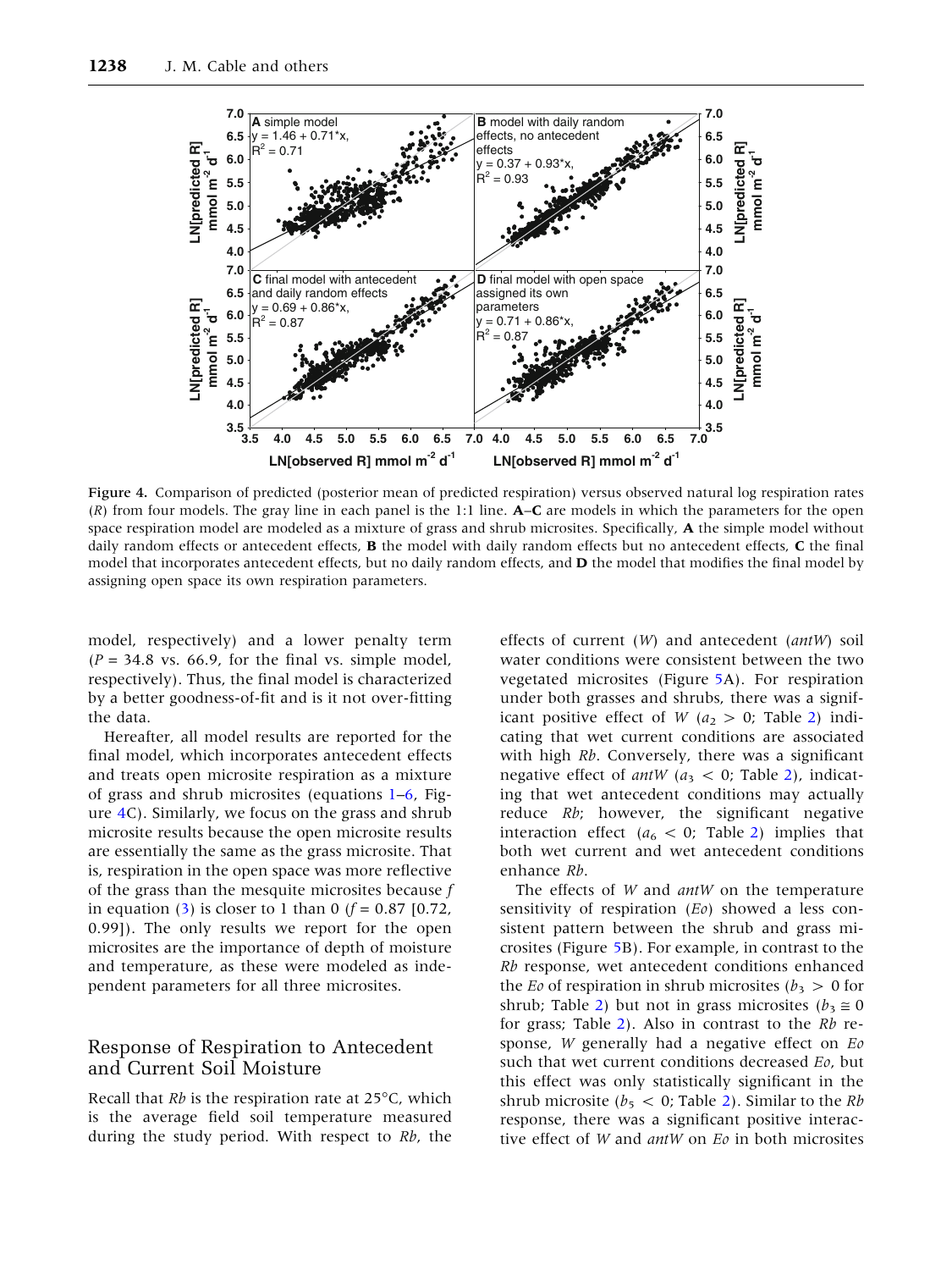<span id="page-9-0"></span>

Figure 5. The posterior means and 95% credible intervals (CIs) for the effects of current soil water (parameters  $a_2$ ,  $b_2$ ; equation [4\)](#page-4-0), antecedent soil water  $(a_3, b_3)$ , and current  $\times$  antecedent soil water ( $a_6$ ,  $b_5$ ) in the (**A**) base rate model for  $Rb$  (respiration at 2[5](#page-5-0)°C, equation 5) and the **B** temperature sensitivity model for  $E_0$  (akin to an energy of activation, equation [5](#page-5-0)) for the grass and shrub microsites. A positive effect (means and  $95\%$  CI  $> 0$ ) indicates that higher soil water content increases Rb or Eo, and a negative effect (means and  $95\%$  CI < 0) indicates that higher soil water decreases  $Rb$  or  $Eo$ . The horizontal gray dashed line denotes zero, and if a CI overlaps zero, then the associated effect is non-significant; the asterisks show which parameters are significantly different from zero. The units for the soil water effects are  $\log$ (mmol m<sup>-2</sup> d<sup>-1</sup>)/% soil water for the *LRb* effects and Kelvin/% soil water for the Eo effects.

such that wet current and wet antecedent conditions increased Eo.

# Characteristics of Antecedent Moisture Response

Given that *antW* is predicted to significantly affect Rb and  $E_0$  (Figure 5; Table [2](#page-10-0)), we evaluate the characteristics of this antecedent response. For Rb, the weights  $(w,$  equation [5\)](#page-5-0) describing the relative importance of soil moisture at different times into the past share some similarities between the grass and

shrub microsites (Figure [6A](#page-11-0)). For example, the soil moisture conditions during the past week or two have the greatest effect on Rb (w's relatively high), but the weights are generally low (w close to 0, little importance) for conditions occurring seven or more weeks into the past. However, the cumulative weights (Figure [6](#page-11-0)B) differ between shrubs and grasses at weeks two, three, six, seven, and eight (the 95% CIs for one microsite does not contain the posterior mean for the other microsite). For the grass microsite, the largest weights occurred one and two weeks in the past, suggesting a relatively short lag period, but there also appears to be a minor lag effect at about 6 weeks in the past (Figure [6](#page-11-0)A, B). The integration period of the antecedent response was about 7 weeks for the grass microsites, which marks the time scale at which the cumulative weights roughly converge to one (Figure [6](#page-11-0)B). For the shrub microsites, the 1st week was the most important (largest  $w$ ), after which the weights drop off gradually over a 4-week period. There also appears to be a minor lag response in the shrub microsites that occurs around 9 weeks in the past (Figure [6](#page-11-0)A), and the cumulative weights indicate that the integration period was about 10 weeks (Figure [6](#page-11-0)B).

For E<sub>o</sub>, the weekly weights showed that moisture in the current week was most important for the temperature sensitivity of respiration in the shrub microsite, and there was no detectable lag response (Figure [6](#page-11-0)C). The cumulative weights indicate an integration period of about four to six weeks in shrub microsites (Figure [6](#page-11-0)D). Conversely, moisture conditions occurring two to three weeks into the past were most important for  $E_0$  in the grass microsites, indicating a lag response of about two weeks (Figure [6C](#page-11-0)), and the cumulative weights show an integration period similar to that of shrubs (Figure [6](#page-11-0)C, D). For both Eo and Rb, and for both vegetated microsites, the estimated cumulative weights (Figure [6B](#page-11-0), D) are significantly different then the prior weights, which assume equal importance of soil moisture on all past weeks, which is somewhat analogous to computing the average soil water content across this time period.

# Importance of Soil Moisture at Different Depths

For Rb, the importance of moisture in the surface versus subsurface soil differed between the three microsites (Figure [7](#page-12-0)A). In the shrub microsite, surface moisture was most important for Rb on the current time scale ( $P > 0.5$ ; see definition of P in equation  $(4)$  $(4)$  $(4)$  applied to W and antW) but subsurface moisture was most important on the antecedent time scale ( $P < 0.5$ ; Figure [7](#page-12-0)A). In the grass mi-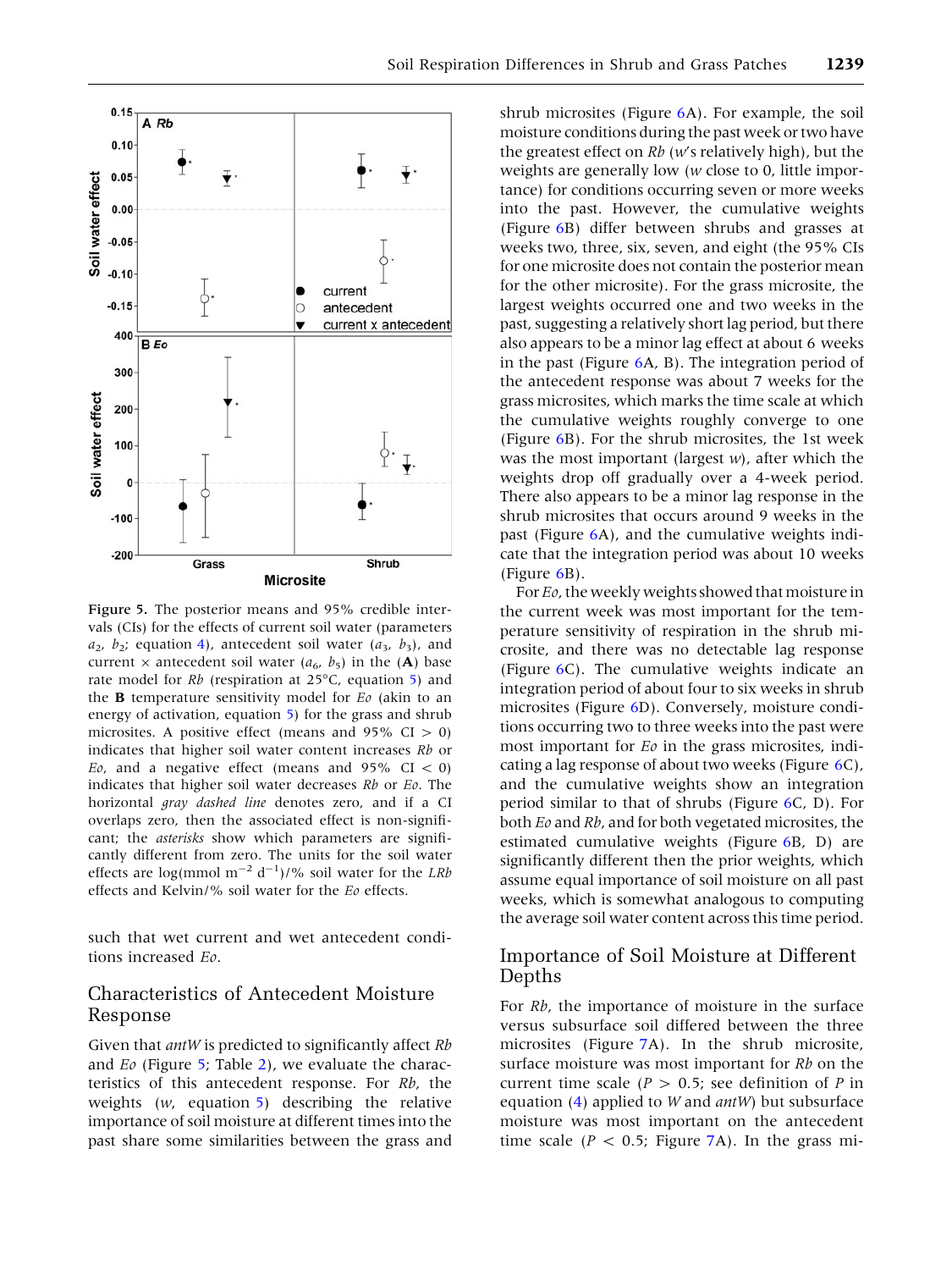<span id="page-10-0"></span>

|  |  |  |  | <b>Table 2.</b> Predicted Values for the Respiration Model Parameters (equation 5) Where Rb is the Base Respi-           |  |  |  |  |
|--|--|--|--|--------------------------------------------------------------------------------------------------------------------------|--|--|--|--|
|  |  |  |  | ration Rate at $25^{\circ}$ C and <i>Eo</i> is akin to an Energy of Activation or Temperature Sensitivity of Respiration |  |  |  |  |

| Parameter                                                                    | Grass             | Shrub            |
|------------------------------------------------------------------------------|-------------------|------------------|
| To(K)                                                                        | 160 [126, 189]    | 184 [149, 215]   |
| $a_1$                                                                        | $A_{5,01}$        | $B_{5.50}$       |
| Base respiration rate $(Rb)$ (log scale) under average soil water conditions | [4.98, 5.07]      | [5.41, 5.65]     |
| a <sub>2</sub>                                                               | $^{A}$ 0.07       | $A_{0.06}$       |
| Current soil moisture effect on $log(Rb)$                                    | [0.06, 0.09]      | [0.04, 0.09]     |
| $a_3$                                                                        | $A_{-0.14}$       | $B - 0.08$       |
| Antecedent soil moisture effect on $log(Rb)$                                 | $[-0.17, -0.11]$  | $[-0.11, -0.04]$ |
| $a_4$                                                                        | $A_{-0.01}$       | $B_{0.03}$       |
| Antecedent temperature effect on $log(Rb)$                                   | $[-0.02, -0.007]$ | [0.004, 0.07]    |
| a <sub>5</sub>                                                               | $-0.003$          | $-0.14$          |
| VPD effect on $log(Rb)$                                                      | $[-0.05, 0.04]$   | $[-0.21, -0.08]$ |
| a <sub>6</sub>                                                               | $A_{0.05}$        | $A_{0.05}$       |
| Current x antecedent soil water effect on $log(Rb)$                          | [0.04, 0.06]      | [0.04, 0.07]     |
| b <sub>1</sub>                                                               | 280               | 306              |
| Base Eo under average soil water conditions                                  | [219, 345]        | [246, 368]       |
| b <sub>2</sub>                                                               | 53.7              | 106              |
| Antecedent soil temperature effect on Eo                                     | $[-29.1, 144]$    | [35.7, 214]      |
| $b_3$                                                                        | $-67.7$           | $-57.0$          |
| Current soil water effect on Eo                                              | $[-143, 14.8]$    | $[-115, -9.32]$  |
| $b_4$                                                                        | $-29.9$           | 77.6             |
| Antecedent soil water effect on Eo                                           | $[-142, 88.9]$    | [39.3, 141]      |
| $b_{5}$                                                                      | $A_{228}$         | $B_{37.9}$       |
| Current x antecedent soil water effect on Eo                                 | [127, 351]        | [12.6, 73.5]     |
| $d_{\rm VPD}$                                                                | 0.47              | 0.06             |
| (below $0.5$ = maximum VPD important, above $0.5$ = average VPD important)   | [0.02, 0.97]      | [0.002, 0.24]    |

Bolded values denote parameters that are statistically different from zero (not relevant for a<sub>1</sub> and b<sub>1</sub>), and the superscripted letters (A, B) denote differences between grass and shrub. The parameter estimates for the soil moisture, antecedent moisture, and interaction effects can be found in Figure [5](#page-9-0).

crosite, the importance of surface versus subsurface depths for Rb was indistinguishable (wide 95% CI for P that contained 0.5) on the current time scale, but surface moisture was more important on the antecedent time scale ( $P \cong 1$ ; Figure [7](#page-12-0)A). In the open space, subsurface soil moisture was more important than surface moisture on both time scales ( $P < 0.5$ ; Figure [7](#page-12-0)A).

For *Eo*, the importance of the two depths for each time scale (current and antecedent) could not be discerned (wide  $95\%$  CIs for *P* that contained 0.5) for the grass and shrub microsites (Figure [7](#page-12-0)A). Similar to Rb, Eo in the open microsite was more sensitive to subsurface soil moisture on both time scales ( $P < 0.5$ ; Figure [7](#page-12-0)A).

# Response of Respiration to Antecedent Temperature

For Rb, high antecedent soil temperature (antT) decreased respiration rates in the grass microsites  $(a<sub>4</sub> < 0)$ , but increased respiration in the shrub microsites ( $a_4 > 0$ ; Table 2). The importance of surface versus subsurface antT for Rb could not be discerned in any microsite (wide 95% CIs for P that contained 0.5; Figure [7](#page-12-0)B). High *antT* increased  $E_0$  in the shrub microsites (Table 2). On the current time scale, the surface temperature was more important for  $E$ o in the grass and open microsites ( $P > 0.5$ ; Figure [7B](#page-12-0)), and the deep temperature was most important in the shrub microsite ( $P < 0.5$ , Figure [7](#page-12-0)B).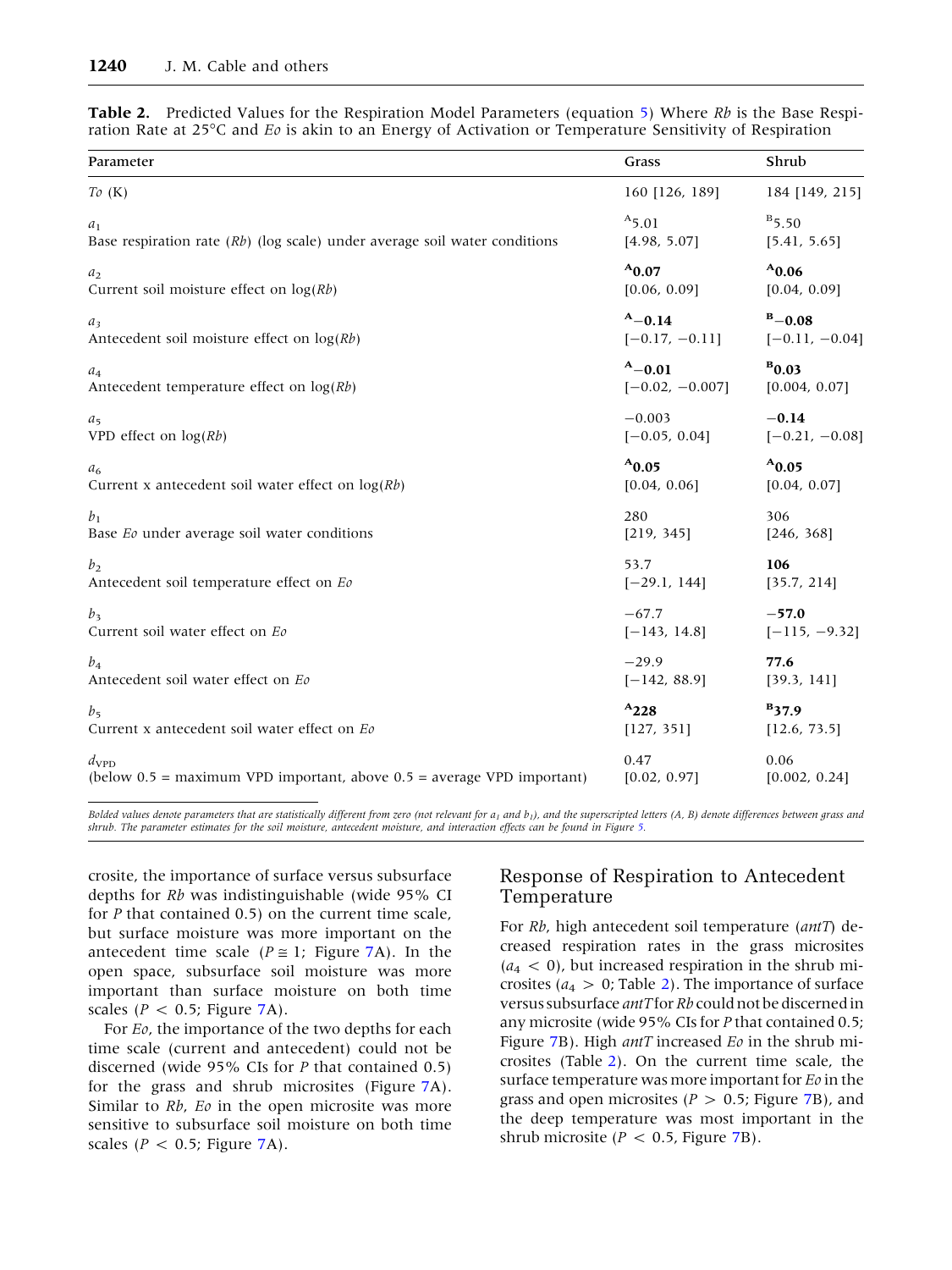<span id="page-11-0"></span>

Figure 6. The posterior mean and 95% credible intervals (CIs) for the antecedent weights  $(w,$  equation [7\)](#page-5-0) associated with antecedent soil moisture for the base rate  $(A, Rb)$  and temperature sensitivity  $(C, E_0)$  for the grass and shrub microsites. The *asterisks* denote "peaks" in the weights that indicate potential lag times, which are also shown with *arrows* above  $(A)$ and (B). The *black arrow* is for the shrub and the *grey arrows* are for the grass. The cumulative weights are shown in (B) for the Rb and  $(D)$  for Eo. The grey areas with the black lines denote the mean and 95% CI for the weights based on the noninformative Dirichlet prior. Note that, the predicted weights are different and more resolved than the prior weights.

Although *antT* significantly affected Rb and Eo, the relative importance of temperature on different days into the past could not be discerned because the 95% CIs for the daily weights  $(w's)$  were relatively wide (see Appendix Figure 1 in supplementary material). Thus, we could not clearly identify lag effects or the integration times associated with the antecedent temperature response. However, for Rb, there is a slight trend suggesting that soil temperature 2 days in the past is most important for the grass microsite (see Appendix Figure 1 in supplementary material).

# Response of Respiration to Vapor Pressure Deficit

There was a significant negative effect of VPD on  $Rb$ in the shrub microsites such that high VPD appears to reduce soil respiration ( $a_5 < 0$ ; Table [2](#page-10-0)). The effect of VPD was not significant in the grass microsites ( $a_5 \approx 0$ ; Table [2](#page-10-0)).

# Seasonal Dynamics of Rb and  $Q_{10}$

For all three microsites, the predicted daily temperature sensitivity  $(Q_{10})$  was about 1 prior to the

onset of the monsoons, but it decreased slightly to about 0.5 during the first rainy period (DOY 190- 239), and varied between about 2 and 0.5 during the rainy period from DOY 240-250 (Figure [8A](#page-13-0)–C). After DOY 250, the monsoon period is over, and the  $Q_{10}$  values increase to about 2 (Figure [8A](#page-13-0)–C). Respiration in the shrub microsites tended to have higher  $Q_{10}$  values than the grass and open microsites. Further, a sharp increase in  $Q_{10}$  values, approaching approximately 4, occurred in the shrub microsites in conjunction with a final rain even around DOY 290 (Figure [8](#page-13-0)C).

The seasonal patterns in  $Rb$  suggest that base respiration rate in the open microsites is fairly unresponsive to rain events because large spikes in Rb are not observed following rains (Figure [8](#page-13-0)D). However, Rb increases following the onset of the monsoon season, and it remains relatively constant at approximately 190–210 mmol  $m^{-2} s^{-1}$  for the duration of the monsoon (Figure  $8D$ ).  $Rb$  in the grass microsites shows greater temporal variation compared to the open microsites such that Rb in the grass microsites rapidly increases with the onset of the monsoon, and  $Rb$  is more variable during the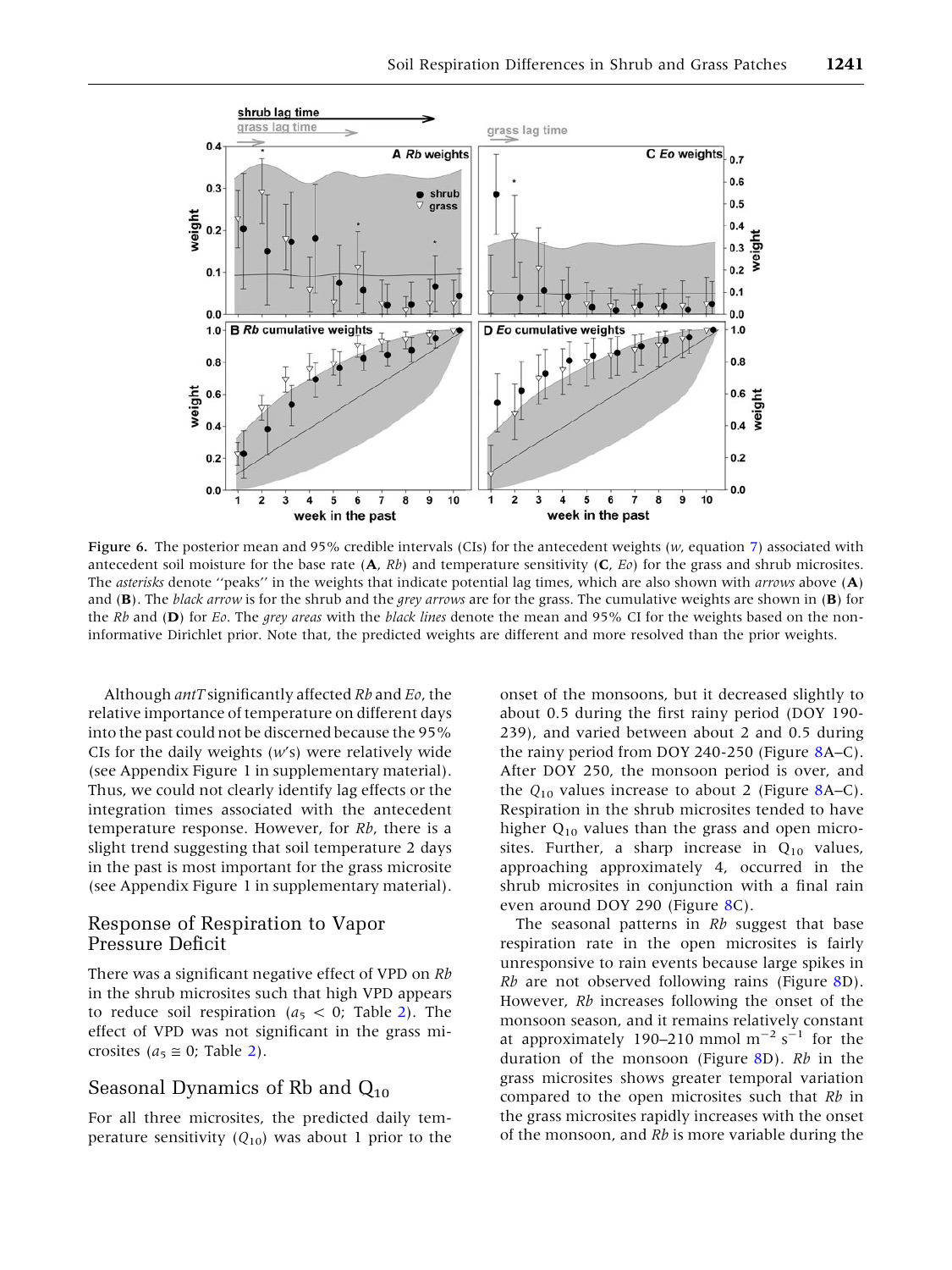<span id="page-12-0"></span>monsoon period (Figure [8](#page-13-0)E). The range of predicted Rb values over the study period, however, are similar between the open and grass microsites ( $\sim$ 190–230 mmol m<sup>-2</sup> s<sup>-1</sup>, Figure [8](#page-13-0)D, E). *Rb* in the shrub microsites exhibited the most dynamic behavior (Figure  $8F$ ). That is, pre-monsoon  $Rb$  was low and constant, but a large increase occurred with the onset of the monsoon, large spikes were predicted in response to individual rain events (Figure  $8F$ ), and the responsiveness of Rb to rain events persisted until the end of the monsoon (after DOY 290, Figure [8F](#page-13-0)). Rb values in the shrub microsite during the monsoon were significantly larger  $(200-900 \text{ mmol m}^{-2} \text{ s}^{-1}$ , Figure [8](#page-13-0)F) than those in the grass and open microsites.

#### **DISCUSSION**

The goal of this study was to quantify how soil respiration responds to antecedent soil moisture and temperature—in terms of integration times, lag times, and antecedent effects (for example, Figure [1\)](#page-1-0)—across microsites created by two plant functional types (grasses and shrubs) defining a semiarid shrubland. Comparisons of different respiration model formulations indicated that the inclusion of day random effects improved model fit, but these terms are nonmechanistic, limiting our ability to predict respiration dynamics over seasonal time scales, on days not represented in the dataset, or under novel conditions (Cable and others [2008](#page-16-0), [2011](#page-16-0)). In this study, incorporation of antecedent conditions, in the absence of day random effects, explained an additional 16% of the variability in soil respiration relative to a simple model without these effects (Figure [4\)](#page-8-0). Importantly, antecedent effects explained all but 5% of the residual variation that was explained by the day random effects. Thus, the antecedent response of respiration explains much of the day-to-day variability in soil respiration, and incorporating antecedent factors allowed us to predict seasonal patterns of soil respiration rates and the temperature sensitivity of soil respiration.

High soil water on the day of measurement (or current soil water) increases soil respiration in all three microsites (under grass, under shrubs, and in open spaces), and this response is amplified under wet antecedent conditions (positive current  $\times$ antecedent soil water interaction effect, Figure [5](#page-9-0); Table [2](#page-10-0)). That is, soil respiration response to a rain event is higher during a wet period, like during the monsoon, compared to a dry period. Despite minor differences in the importance of soil moisture one to 2 weeks in the past, respiration rates in both the



Figure 7. The posterior means and 95% credible intervals (CIs) for the importance of the surface versus deep depth of soil **A** moisture and **B** temperature conditions for the grass, open and shrub microsites with respect to the base rate and temperature sensitivity (equation [5](#page-5-0)). Values above 0.5 signify the importance of surface conditions and values below 0.5 signify the importance of deep conditions.

grass and shrub microsites show antecedent responses similar to the conceptual responses depicted by a mixture of lines 1, 2, 3, and 4 in Figure [1](#page-1-0). Although, the response denoted by lines 1 and 2 (no obvious lag response) swamped out any dominant lag response depicted by lines 3 and 4 (Figure [6A](#page-11-0)). However, small increases in the importance of soil water conditions six and nine weeks in the past (similar to lines 3 and 4) for the grasses and shrubs (Figure [6](#page-11-0)A), respectively, suggest a very minor lagged response possible reflecting delayed root activity. Based upon our initial assumptions about the antecedent responses (Figure [1\)](#page-1-0), the importance of moisture in recent weeks and the slow, multi-week drop off in the importance weights (Figure [6A](#page-11-0)), suggests that microbial respiration may be an important component of respiration in this system. Indeed, when water is sufficiently available, microbial respiration from wet mesquite soils can be sustained for longer than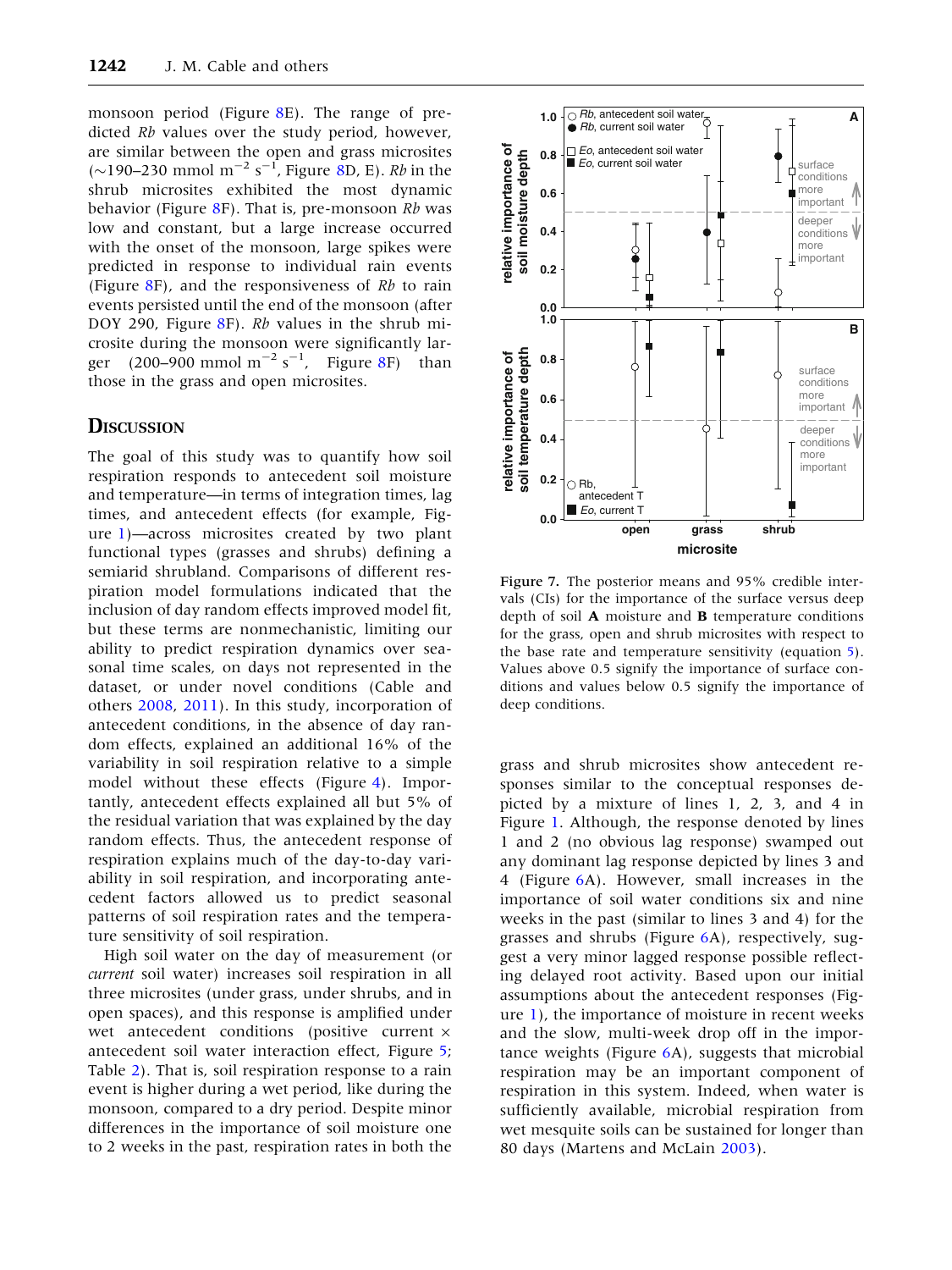<span id="page-13-0"></span>

Figure 8. Mean (solid black lines) and 95% credible intervals (dashed grey lines) for the predicted (A–C) daily temperature sensitivities ( $Q_{10}$  values calculated from predicted E<sub>o</sub> values) and (D–F) soil respiration rates at 25<sup>o</sup>C (Rb equation [2\)](#page-4-0) for soil respiration in  $(A, C)$  open space,  $(B, D)$  grass, and  $(C, F)$  shrub microsites.

With regard to the microbial response, despite lower microbial biomass and substrate quality and quantity under grasses (Cable and others [2009\)](#page-16-0), the antecedent responses of respiration rates in grass and shrub microsites were similar (Figure [6\)](#page-11-0). The main differences were subtle, but the cumulative weights diverge three weeks into the past such that the integration period associated with antecedent soil water was longer for shrubs than grasses (Figure [6B](#page-11-0)). This subtle difference may be due to the higher nutrient quality and quantity under shrubs, which could sustain microbial respiration for a longer time. The similarity of the responses, however, may be related to the fact that the ratio of microbial biomass to substrate availability is conserved across these microsites (Cable and others [2009\)](#page-16-0). Thus, the dry nature of the system might make it such that, regardless of the substrate conditions, respiration responds to water availability on multiple time scales (for example, days to

weeks). Substrate limitation on microbial respiration may only develop after very long periods of sustained moisture availability (Martens and McLain [2003;](#page-16-0) McLain and Martens [2006](#page-16-0)).

We also suggest that root respiration is not negligible at this site. For example, if microbial respiration was the primary contributor to total soil respiration, we would expect a greater importance of surface compared to subsurface or deeper moisture because microbes are concentrated very close to the surface (0–5 cm) (Cable and others [2009](#page-16-0)). Yet, subsurface moisture (6–16 cm), which coincides with layers high in root biomass (Cable unpublished data), was important for respiration under shrubs on the antecedent time scale and was always important in open spaces (which have low microbial biomass) (Figure [7](#page-12-0)A). Lastly, the minor importance of moisture 6 and 9 weeks in the past for grass and shrub microsites, respectively (Figure [6A](#page-11-0)), is likely a root response.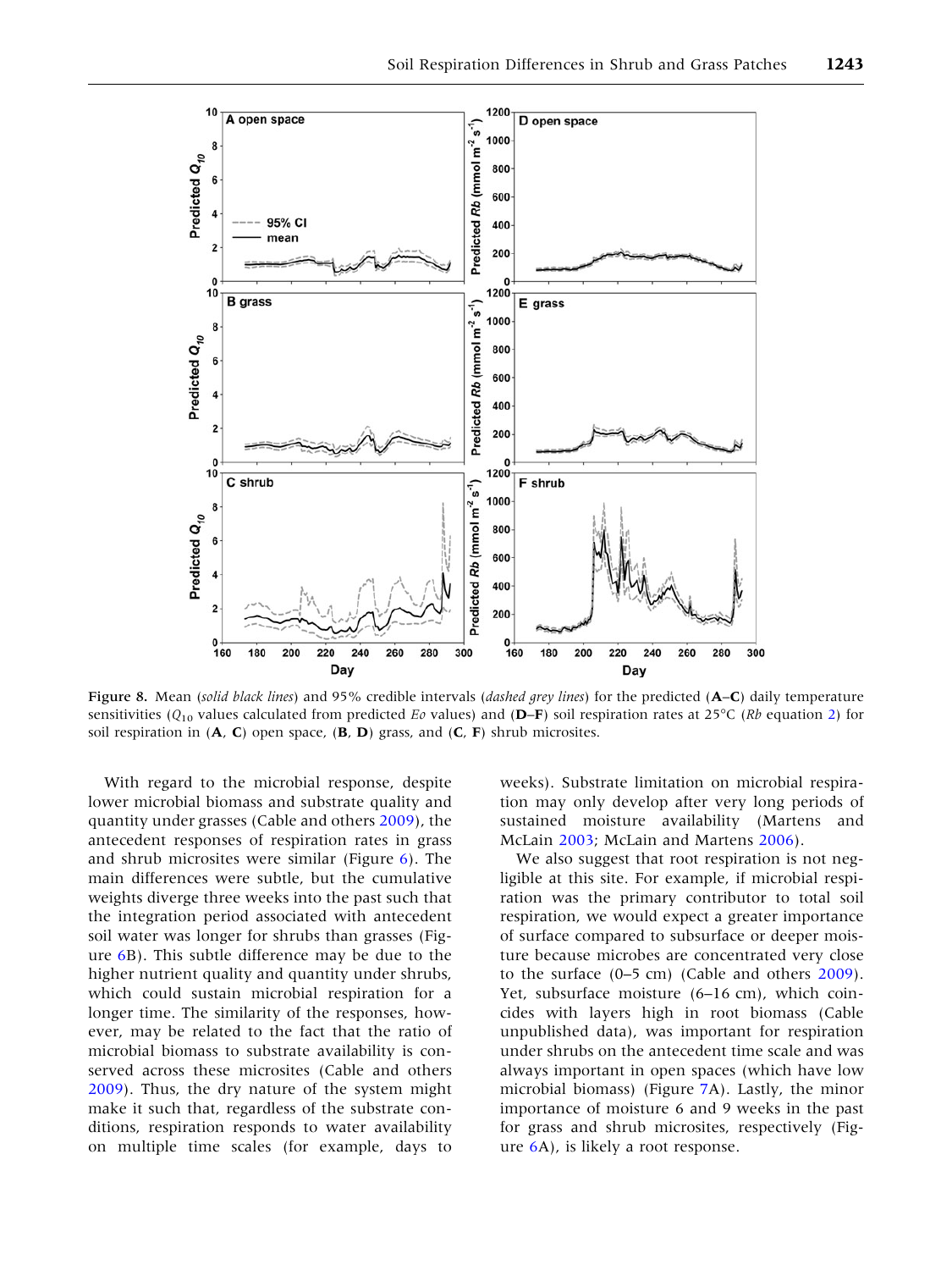Roots are generally characterized by long life spans and acclimation times relative to microbes (Palta and Nobel [1989](#page-17-0); Kubiske and others [1998](#page-16-0); Pavon and Briones [2000](#page-17-0); Tang and others [2005](#page-17-0); Zhang and others [2009\)](#page-17-0). These differences between roots and microbes suggest that roots likely have a longer lag period compared to microbes (Luo and others [2001;](#page-16-0) Fierer and Schimel [2003;](#page-16-0) Davidson and Janssens [2006](#page-16-0); Atkin and others [2008](#page-16-0)). Although roots respond more slowly to moisture than microbes, a lag of several weeks (as estimated here) is likely long enough to elicit a root respiration response (for example, Nobel [1997\)](#page-16-0). However, the lag time in this study is fairly muted, as indicated by the slight increase in the importance weights on days 6 and 9 for the grasses and shrubs, respectively (Figure [6A](#page-11-0)). More detailed studies are required to mechanistically tease-apart the contribution of roots versus microbes to the antecedent soil respiration response, and to explore the prevalence of lagged responses of respiration to rain events.

The sensitivity of soil respiration to atmospheric vapor pressure deficit (VPD) also suggests that root respiration significantly contributed to soil respiration, at least on the current time scale in the shrub microsites. High maximum daily VPD was associated with reduced respiration rates (Table [2](#page-10-0)), which suggests a potential link between respiration and canopy photosynthesis. High VPD reduces stomatal conductance and photosynthesis of the shrubs and grasses as this site (Scott and others [2004\)](#page-17-0), potentially reducing the amount of photosynthate allocated the roots and root exudation (for example, Bowling and others [2002](#page-16-0)). Others observed lags in soil respiration of up to several days with changes in VPD (Bowling and others [2002\)](#page-16-0), potentially resulting from lags in photosynthate transport time from leaves to roots. However, we did not find a significant effect of antecedent VPD.

We assumed the effects of antecedent soil temperature would occur on the order of days rather than weeks. High soil temperatures two to three days in the past decreased respiration rates in the grass microsites (Table [2\)](#page-10-0). A decline in respiration rates under high antecedent temperature has been observed in other semiarid ecosystems (Cable and others [2008\)](#page-16-0), and we suspect this is related to low substrate availability for microbial activity in the grass microsites (Davidson and Janssens [2006](#page-16-0)). Decreased sensitivity of respiration rates with higher soil temperature can also be related to acclimation processes (Davidson and Janssens [2006\)](#page-16-0), but it is unclear why this would only occur in the grass microsites.

Similar to respiration rates, the positive effect of past and current soil moisture on the temperature sensitivity of respiration was consistent across all microsites (Figures [5B](#page-9-0), [6](#page-11-0)C). Subsurface moisture on both time scales influenced temperature sensitivity of respiration in the open microsites, but in the grass and shrub microsites the depth of soil moisture was less important for temperature sensitivity compared to its effect on respiration rates (Figure [7A](#page-12-0)). Relative to grasses, shrubs shorten the duration of the antecedent effect of soil moisture on the temperature sensitivity of respiration by 1 week, wherein the most recent week is the most important. For grasses, however, moisture two to three weeks in the past was most important (Figure [6C](#page-11-0), D).

Overall, it appears that the temperature sensitivity of soil respiration under shrubs was more coupled to recent rainfall events, but respiration rates responded to moisture on a longer time scale (Figure [6A](#page-11-0) vs. C). However, under grasses and in open spaces, the temperature sensitivity and respiration rates responded to moisture on similar time scales. Thus, our initial assumption that the temperature sensitivity and base respiration rates would have similar antecedent responses was supported, but for only two of the microsites. These findings further support the mechanism we propose herein, that microbes drive the temperature sensitivity of respiration in this system. For example, shrubs support a larger microbial biomass pool and have highly decomposable litter (Cable and others [2009](#page-16-0)), both of which are expected to enhance the temperature sensitivity of microbial respiration (Davidson and Janssens [2006\)](#page-16-0). The difference in the response of the temperature sensitivity versus the base respiration rates to antecedent moisture may be significant for modeling carbon dynamics, and requires that each component of the respiration response be considered separately. Lastly, we did not differentiate between intrinsic versus apparent temperature sensitivity, but the response of each sensitivity component to moisture and temperature may differ (Davidson and others [2012\)](#page-16-0), particularly in extreme environments, like deserts. Future work should focus on differentiating between these two aspects of temperature sensitivity.

Three primary patterns emerge from examining the seasonal dynamics of respiration rates  $(Rb)$  and the temperature sensitivity (presented as  $Q_{10}$  values) (Figure  $8$ ). The first is that the precipitation pulse events affect the base respiration rates to a greater extent than the temperature sensitivity in the shrub microsites (Figure [8](#page-13-0)C, F). The base res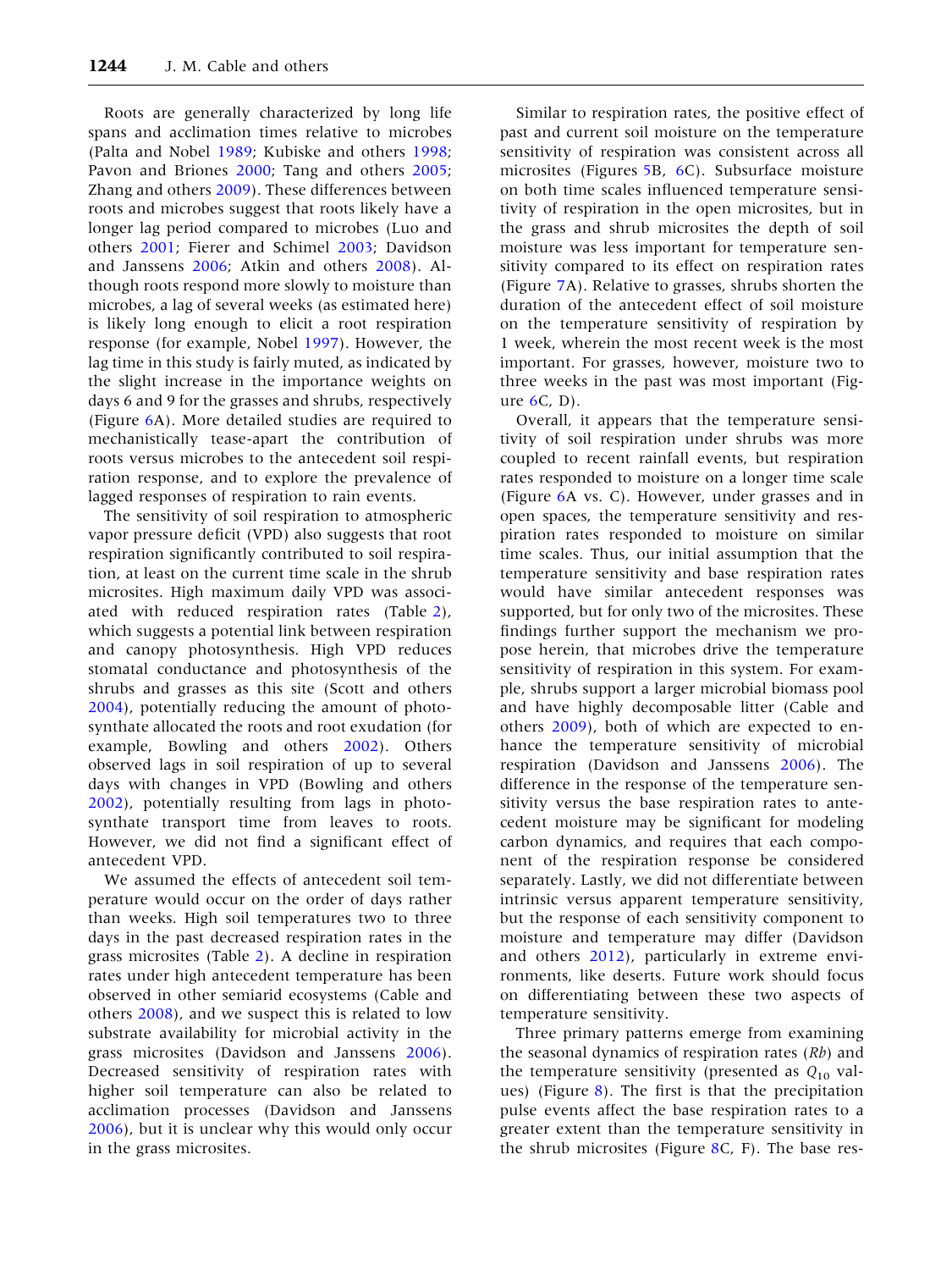piration rates are very responsive to rain events, but the temperature sensitivities show more gradual changes over the summer (Figure  $8C$  $8C$ , F). However, the opposite occurs in the grass and open microsites, where the temperature sensitivity is more responsive to the rain events but the base respiration rates show more gradual trends over the summer (Figure [8](#page-13-0)A, B, D, E). The second pattern is that respiration rates in the shrub microsites are more responsive to precipitation pulses compared to the grass and open microsites. In fact, soil respiration rates in the open microsites are not responsive to pulses. This supports our idea that respiration in the open microsites is root dominated, because root respiration is likely less impacted by pulses of moisture and comparatively more responsive to long periods of high soil moisture (Milchunas and Lauenroth [2001\)](#page-16-0). The third pattern is that the shrubs support higher soil respiration rates and temperature sensitivities than the grass and open microsites (Figure [8](#page-13-0)). This behavior of soil respiration in shrub microsites likely reflects the influence of higher microbial biomass, substrate availability and quality, and higher root biomass (Cable and others [2009](#page-16-0)). A final observation is that the temperature sensitivities in the shrub microsites strongly increase in response to a rain event occurring during the dry post-monsoon period (after a long dry period, around DOY 290, Figure [8](#page-13-0)C). Differences in the pulse driven responses of the temperature sensitivity and the respiration rates across microsites are likely due to the differences in the primary controls of each. Under optimal soil moisture and temperature conditions, respiration rates are proportional to carbon availability and the biomass of respiring organisms. Controls on the temperature sensitivity are more complex due to interacting processes related to enzyme kinetics (Davidson and Janssens [2006\)](#page-16-0).

Grasses appear to have a greater effect on soil respiration than their cover would suggest. We hypothesized that respiration in open space would be a mixture of grass and shrub root respiration given the presence of roots from each vegetation type, the absence of surface litter, and very low microbial biomass in open spaces. Regardless of time scale (current or antecedent), open space soil respiration only responds to subsurface soil moisture (Figure [7](#page-12-0)A), where roots tend to be located in this system. We compared predictions from the models where open space respiration is a mixture of grass and shrub soil respiration, versus open space receiving its own parameters that are estimated independently from the grass and mesquite

microsites. The models predicted the respiration rates equally well, indicating that the additional complexity introduced by treating open space independently does not improve our ability to predict soil respiration in this microsite type (Figure [4C](#page-8-0) vs. D). Surprisingly, about 75% of the soil respiration in open space appears to be derived from grass roots. This is likely due to rooting architecture of the shrubs and grasses at this site. Due to the relatively shallow  $(\sim 6.5 \text{ m depth})$  water table, most mesquite roots extend to this water source whereas the bunchgrasses cannot access the water table given their shallower root systems (maximum rooting depth  $\sim$ 3 m) (Scott personal communication). This results in bunchgrass roots dominating inter-canopy near-surface soils and apparently playing an important role in bare soil respiration at this site.

### **CONCLUSIONS**

In this semiarid riparian shrubland, we showed that high soil moisture over the past month increases the magnitude of soil respiration in shrub and grass microsites. The integration time of the effect of antecedent soil moisture on respiration rates at  $25^{\circ}$ C is longer than the effect on the temperature sensitivity. Moreover, shrubs shorten the time period over which antecedent soil moisture affects the temperature sensitivity of respiration compared to grasses. The relative response of roots versus microbes cannot be wholly discerned, but the effect of VPD and subsurface soil moisture on soil respiration in shrub microsites suggests the importance of roots, but the responsiveness of respiration rates to rainfall suggests the importance of microbes. Lastly, we show that open space devoid of litter is dominated by grass root respiration, imparting a larger effect of grasses on soil carbon flux than previously thought. This study suggests that the temporal scale of environmental variability is critical in understanding respiration dynamics in shrublands. We provide a framework for quantifying antecedent effects on respiration, which can be applied to other ecophysiological processes, and this study addresses the need to incorporate antecedent effects of decomposition dynamics in empirical models to better describe predictors of soil respiration (Reichstein and others [2003](#page-17-0)).

#### ACKNOWLEDGMENTS

This study was supported by a DOE-NICCR Grant awarded to K. Ogle, the field data collection was supported by an NSF Grant (DEB-0414680) awar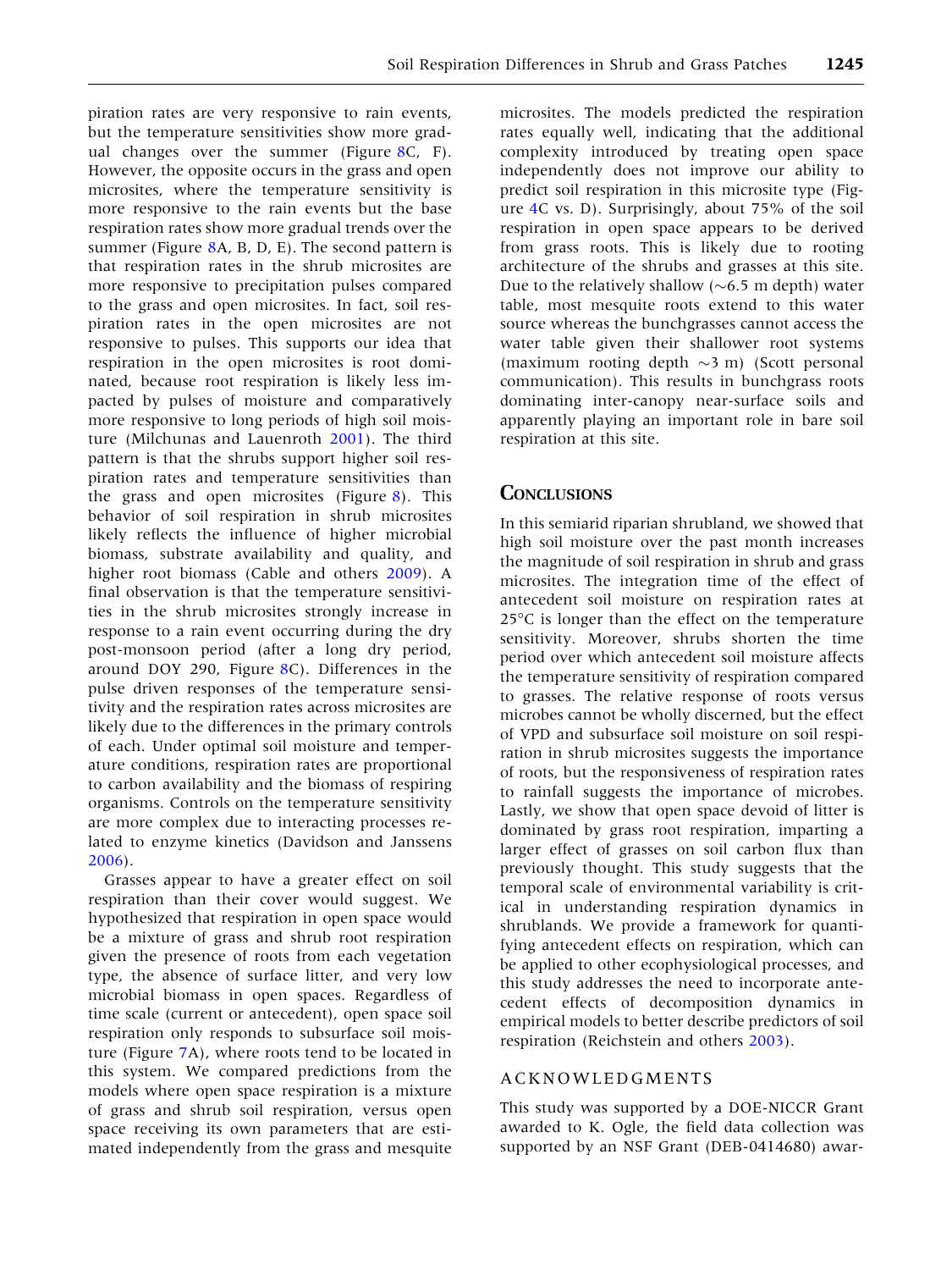<span id="page-16-0"></span>ded to T. Huxman and D. Williams, and J. Cable was supported by an NSF OPP Grant #0852078.

#### REFERENCES

- Archer S, Boutton TW, Hibbard KA. 2001. Trees in grasslands: biogeochemical consequences of woody plant expansion. In: Schulze ED, Heimann M, Harrison S, Holland E, Lloyd J, Prentice IC, Schimel D, Eds. Global biogeochemical cycles in the climate system. San Diego, CA: Academic Press. p 115–30.
- Atkin OK, Atkinson LJ, Fisher RA, Campbell CD, Zaragoza-Castells J, Pitchford JW, Woodward FI, Hurry V. 2008. Using temperature-dependent changes in leaf scaling relationships to quantitatively account for thermal acclimation of respiration in a coupled global climate–vegetation model. Glob Chang Biol 14:2709–26.
- Bowling DR, McDowell NG, Bond BJ, Law BE, Ehleringer JR. 2002. C-13 content of ecosystem respiration is linked to precipitation and vapor pressure deficit. Oecologia 131:113–24.
- Brantley ST, Young DR. 2008. Shifts in litter fall and dominant nitrogen sources after expansion of shrub thickets. Oecologia 155:337–45.
- Brooks SP, Gelman A. 1998. General methods for monitoring convergence of iterative simulations. J Comput Graph Stat 7:434–55.
- Cable JM, Ogle K, Williams DG, Weltzin JF, Huxman TE. 2008. Soil texture drives responses of soil respiration to precipitation pulses in the Sonoran desert: implications for climate change. Ecosystems 11:961–79.
- Cable JM, Ogle K, Tyler AP, Pavao-Zuckerman MA, Huxman TE. 2009. Woody plant encroachment impacts on soil carbon and microbial processes: results from a hierarchical Bayesian analysis of soil incubation data. Plant Soil 320:153–67.
- Cable JM, Ogle K, Lucas RW, Huxman TE, Loik ME, Smith SD, Tissue DT, Ewers BE, Pendall E, Welker JM, Charlet TN, Cleary M, Griffith A, Nowak RS, Rogers M, Steltzer H, Sullivan PF, Van Gestel N. 2011. The temperature responses of soil respiration in deserts: a seven desert synthesis. Biogeochemistry 103:71.
- Carbone MS, Winston GC, Trumbore SE. 2008. Soil respiration in perennial grass and shrub ecosystems: linking environmental controls with plant and microbial sources on seasonal and diel timescales. J Geophys Res: Biogeosci 113:G03024.
- Casals P, Gimeno C, Carrara A, Lopez-Sangil L, Sanz MJ. 2009. Soil CO<sub>2</sub> efflux and extractable organic carbon fractions under simulated precipitation events in a Mediterranean Dehesa. Soil Biol Bioch 41:1915–22.
- Christensen JH, Hewitson B, Busuioc A, Chen A, Gao X, Held I, Jones R, Kwon W-T, Laprise R, Magana Rueda V, Mearns L, Menendex CG, Raisanen J, Rinke A, Rupa Kumar K, Sarr A, Whetton P (2007) Regional climate projections. In: Solomon S, QD, Manning M, Chen Z, Marquis M, Averyt KB, Tignor M, Miller HL (Ed) Climate change 2007: the physical science basis. Contribution of Working Group I to the Fourth Assessment Report of the Intergovernmental Panel on Climate Change. Cambridge University Press, Cambridge, UK and New York, NY, USA
- Cox JR, Frasier GW, Renard KG. 1986. Biomass distribution at grassland and shrubland sites. Rangelands 8:67–8.
- Davidson EA, Janssens IA. 2006. Temperature sensitivity of soil carbon decomposition and feedbacks to climate change. Nature 440:165–73.
- Davidson EA, Savage K, Verchot LV, Navarro R. 2002. Minimizing artifacts and biases in chamber-based measurements of soil respiration. Agric For Meteorol 113:21–37.
- Davidson EA, Samanta S, Caramori SS, Savage K. 2012. The Dual Arrhenius and Michaelis–Menten kinetics model for decomposition of soil organic matter at hourly to seasonal time scales. Glob Chang Biol 18:371–84.
- Ekblad A, Bostrom B, Holm A, Comstedt D. 2005. Forest soil respiration rate and delta(13)C is regulated by recent above ground weather conditions. Oecologia 143:136–42.
- Fierer N, Schimel JP. 2003. A proposed mechanism for the pulse in carbon dioxide production commonly observed following the rapid rewetting of a dry soil. Soil Sci Soc Am J 67:798–805.
- Gamerman D, Hedibert FL. 2006. Markov Chain Monte Carlo: stochastic simulation for Bayesian inference. Boca Raton: Chapman & Hall/CRC.
- Gelfand AE, Ghosh SK. 1998. Model choice: a minimum posterior predictive loss approach. Biometrika 85:1–11.
- Gelman A. 2004a. Exploratory data analysis for complex models. J Comput Graph Stat 13:755–79.
- Gelman A. 2004b. Parameterization and Bayesian modeling. J Am Stat Assoc 99:537–45.
- Gelman A, Hill J. 2006. Data analysis using regression and multilevel/hierarchical models. New York: Cambridge University Press.
- Hibbard KA, Archer S, Schimel DS, Valentine DW. 2001. Biogeochemical changes accompanying woody plant encroachment in a subtropical savanna. Ecology 82:1999–2011.
- Hutchinson GL, Mosier AR. 1981. Improved soil cover method for field measurement of nitrous-oxide fluxes. Soil Sci Soc Am J 45:311–16.
- Kubiske ME, Pregitzer KS, Zak DR, Mikan CJ. 1998. Growth and C allocation of Populus tremuloides genotypes in response to atmospheric CO<sub>2</sub> and soil N availability. New Phytol 140:251-60.
- Lloyd J, Taylor JA. 1994. On the temperature-dependence of soil respiration. Funct Ecol 8:315–23.
- LI-COR. 2010. LI-8100 Manual
- Luo YQ, Wan SQ, Hui DF, Wallace LL. 2001. Acclimatization of soil respiration to warming in a tall grass prairie. Nature 413:622–5.
- Ma SY, Baldocchi DD, Hatala JA, Detto M, Yuste JC. 2012. Are rain-induced ecosystem respiration pulses enhanced by legacies of antecedent photodegradation in semi-arid environments? Agric For Meteorol 154:203–13.
- Martens DA, McLain JET. 2003. Vegetation community impacts on soil carbon, nitrogen and trace gas fluxes. In: Proceedings, first interagency conference on research in the watersheds, Bensen, AZ.
- McLain JET, Martens DA. 2006. Moisture controls on trace gas fluxes in semiarid riparian soils. Soil Sci Soci Am J 70:367–77.
- Midwood AJ, Boutton TW, Archer SR, Watts SE. 1998. Water use by woody plants on contrasting soils in a savanna parkland: assessment with delta H-2 and delta O-18. Plant Soil 205:13–24.
- Milchunas DG, Lauenroth WK. 2001. Belowground primary production by carbon isotope decay and longterm root biomass dynamics. Ecosystems 4:139–50.
- Nobel PS. 1997. Root distribution and seasonal production in the northwestern Sonoran desert for a C-3 subshrub, a C-4 bunchgrass, and a CAM leaf succulent. Am J Bot 84:949–55.